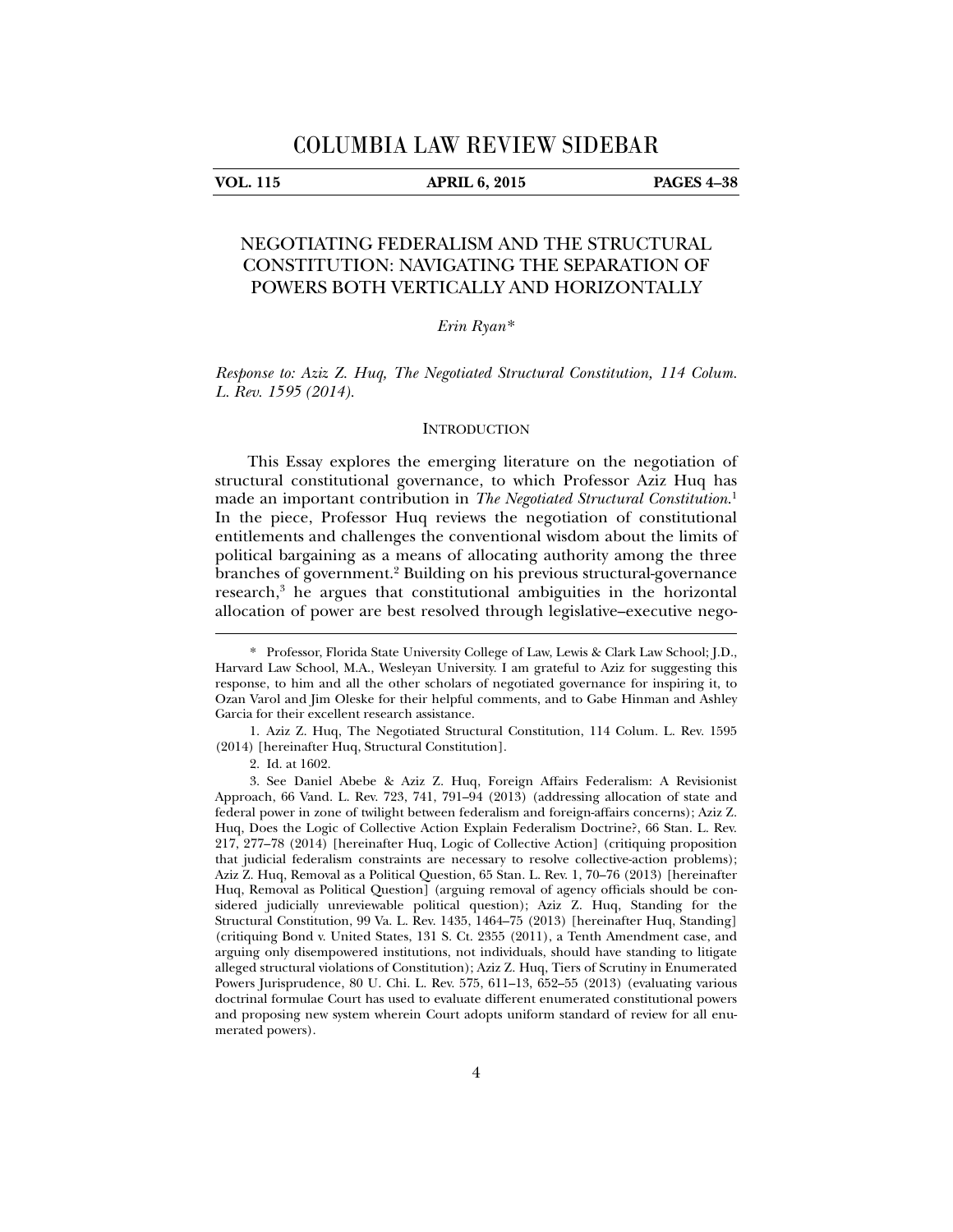tiation, just as uncertain grants of constitutional authority are already negotiated between state and federal actors in the vertical-federalism context.4 Speaking the vocabulary of law and economics, Huq uses Coasean reasoning to show that political bargaining is both an inevitable and comparatively desirable response to the navigation of constitutional uncertainty.5 In the piece, he painstakingly refutes countervailing arguments by the opponents of interbranch bargaining, even though these arguments have prevailed in much of the Supreme Court's separation-ofpowers jurisprudence.6

Nevertheless, Huq is not alone in his scholarly recognition of the significance of negotiation in structural governance—even in constitutional realms that appear to hinge on the implementation of nonnegotiable principles of separation.<sup>7</sup> In vertical and horizontal separation-ofpowers contexts, the allocation of authority along bright lines of separation may seem to be an intrinsic, if not defining, structural feature. Indeed, one might reasonably ask what is the point of the Constitution's separation-of-powers directives, so purposefully dividing power horizontally (among the three branches of government) and vertically (between the state and federal levels), if it is not to preserve an initial allocation of distinct governing authority? Yet as I have previously shown in the vertical-federalism context, and Huq convincingly shows horizontally, these bright lines of differentiation are not always possible, nor even beneficial—nor necessarily intended by the Framers.<sup>8</sup> At the margins

l

 8. For Professor Huq's analysis of the horizontal separation-of-powers dimension, see generally Huq, Structural Constitution, supra note 1. For my analysis of the vertical dimension, see generally Erin Ryan, Federalism and the Tug of War Within (2012) [hereinafter Ryan, Tug of War] (proposing theory of federalism that balances tension among federalism's underlying principles and roles of three branches in implementing it); Erin Ryan, Federalism and the Tug of War Within: Seeking Checks and Balance in the Interjurisdictional Gray Area, 66 Md. L. Rev. 503 (2007) [hereinafter Ryan, Seeking Checks and Balance] (exploring inevitable jurisdictional overlap and uncertainty between clearer realms of state and federal authority); Erin Ryan, Federalism at the *Cathedral*: Property Rules, Liability Rules, and Inalienability Rules in Tenth Amendment Infrastructure, 81 U. Colo. L. Rev. 1 (2010) [hereinafter Ryan, Federalism at the *Cathedral*] (analyzing rules of exchange for constitutional entitlements of authority within state– federal bargaining); Erin Ryan, Negotiating Federalism, 52 B.C. L. Rev. 1 (2011) [hereinafter Ryan, Negotiating Federalism] (analyzing state–federal bargaining in federalism-sensitive governance and proposing limited judicial review of qualifying political bargaining); see also Erin Ryan, Environmental Federalism's Tug of War Within, *in* The Law and Policy of Environmental Federalism: A Comparative Analysis (Kalyani Robbins ed., forthcoming 2015) [hereinafter Ryan, Environmental Federalism's Tug of War Within] (on file with the *Columbia Law Review*) (closing chapter analyzing how environmental law showcases wider conflicts in federalism theory and structures of governance it has evolved to manage them); Erin Ryan, The Once and Future Challenges of American Federalism: The Tug of War Within, *in* 1 The Ways of Federalism in Western

 <sup>4.</sup> Huq, Structural Constitution, supra note 1, at 1632.

 <sup>5.</sup> Id. at 1646.

 <sup>6.</sup> Id. at 1660–61 (discussing *Bowsher v. Synar* and *INS v. Chadha*).

 <sup>7.</sup> See infra Part II (reviewing literature on negotiated structural governance).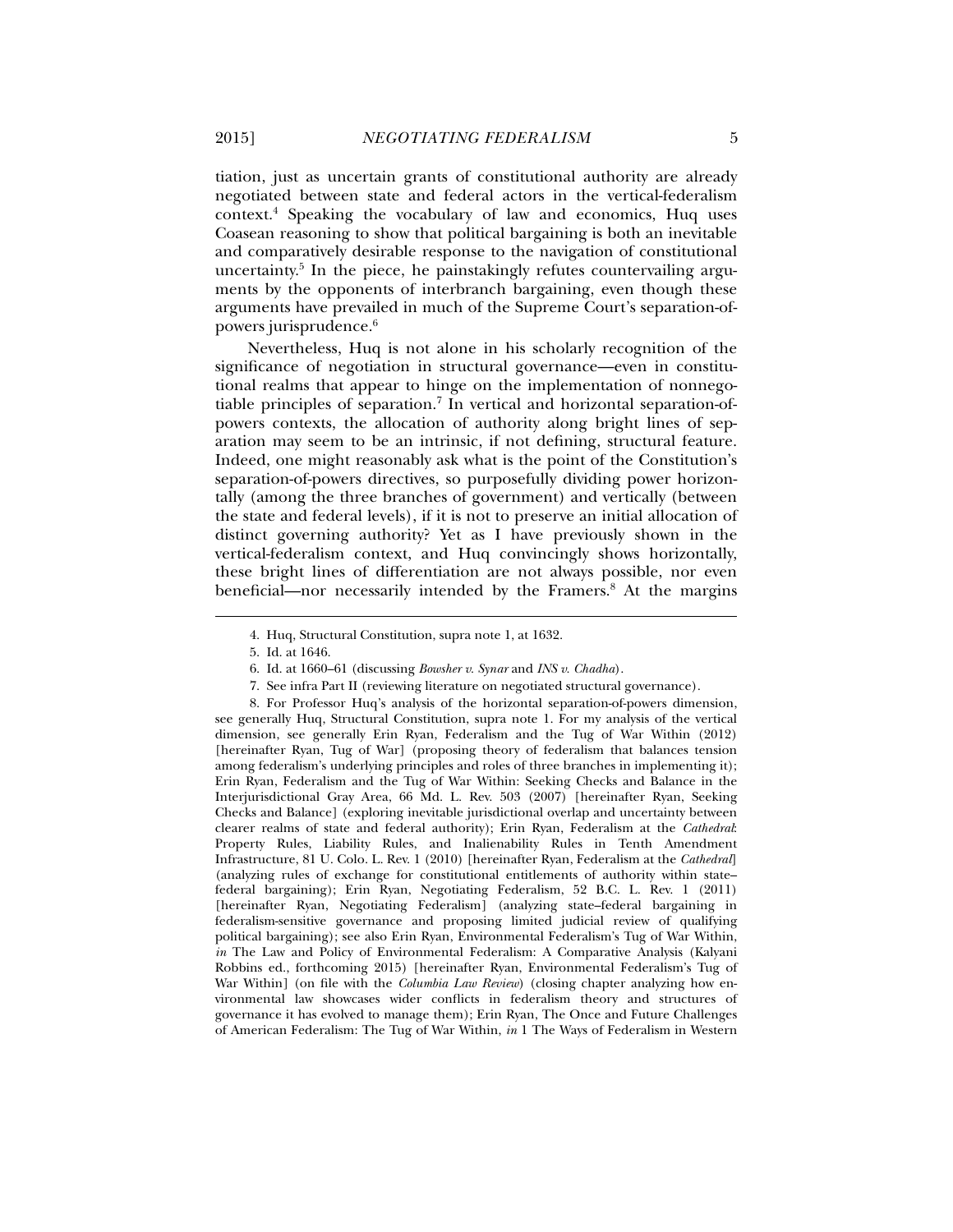between state and federal authority, executive and legislative authority, and even judicial and political authority, inevitable zones of overlap and spillover emerge where interpretive choices must be made.<sup>9</sup> The operative constitutional question then becomes who is best positioned to make these interpretive choices.10

The Supreme Court's preferred answer is usually that uncertain constitutional text requires judicial interpretation, and in contexts involving countermajoritarian rights, there is much to recommend this position.11 In comparison to the political branches, courts possess a clearly superior capacity to vindicate the Constitution's core promises to individuals, notwithstanding the contrary political preferences of their neighbors.12 However, interpretive uncertainty regarding separation-ofpowers questions involves wholly different constitutional considerations.13 While different scholars of negotiated governance advocate

 9. See Ryan, Tug of War, supra note 8, at 145–80 (discussing "interjurisdictional gray area"); see also Huq, Structural Constitution, supra note 1, at 1657 (explaining intermural bargaining caused by spillovers).

 10. See Ryan, Tug of War, supra note 8, at xi–xii (identifying fundamental federalism inquiry as "*who gets to decide*?" at levels of both state–federal competition over policy and judicial–political branch competition for interpretive supremacy); see also Huq, Structural Constitution, supra note 1, at 1663 (comparing judicial and political branch capacity for decision).

 11. See Ryan, Tug of War, supra note 8, at 348 (discussing why structural and rightsbased constitutional features warrant different interpretive tools, including more judicial review for rights-based violations); Laurence H. Tribe, The Puzzling Persistence of Process-Based Constitutional Theories, 89 Yale L.J. 1063, 1065–72 (1980) (critiquing process-based constitutional interpretive theory in light of Constitution's substantive commitment to human rights and individual dignity).

 12. See, e.g., Erin Ryan, Why Equal Protection Trumps Federalism in the Same-Sex Marriage Cases, The Huffington Post: HuffPost Politics (Apr. 17, 2013, 11:29 AM), http://www.huffingtonpost.com/erin-ryan/gay-marriage-states-rights\_b\_3100985.html (on file with the *Columbia Law Review*) ("Constitutional individual rights are . . . countermajoritarian. You hold them regardless of what the majority thinks, and they are most dear when the majority is against you . . . . Equal protection is the Constitution's promise that you won't be treated unfairly by the government, even when most Americans really want you to be.").

 13. See Jesse H. Choper, Judicial Review and the National Political Process 175–76 (1980) (differentiating constitutional protections for individual rights and structural federalism); Ryan, Tug of War, supra note 8, at 348 ("In contrast to adjudicating rights, a substantive realm in which the Constitution's directions are relatively clear, the adjudication of federalism draws on penumbral implications in the text that leave much more to interpretation.").

Countries and the Horizons of Territorial Autonomy in Spain 267 (Alberto López-Basaguren & Leire Escajedo San-Epifanio eds., 2013) (analyzing developments in state– federal intergovernmental bargaining); Erin Ryan, A Response to Heather Gerken's "Federalism and Nationalism: Time for a Détente?", 59 St. Louis U. L.J. (forthcoming 2015) (on file with the *Columbia Law Review*) (commenting on Professor Gerken's proposed synthesis of federalism and nationalism); Erin Ryan, The Spending Power and Environmental Law After *Sebelius*, 85 U. Colo. L. Rev. 1003 (2014) [hereinafter Ryan, Spending Power] (analyzing state–federal spending power bargaining).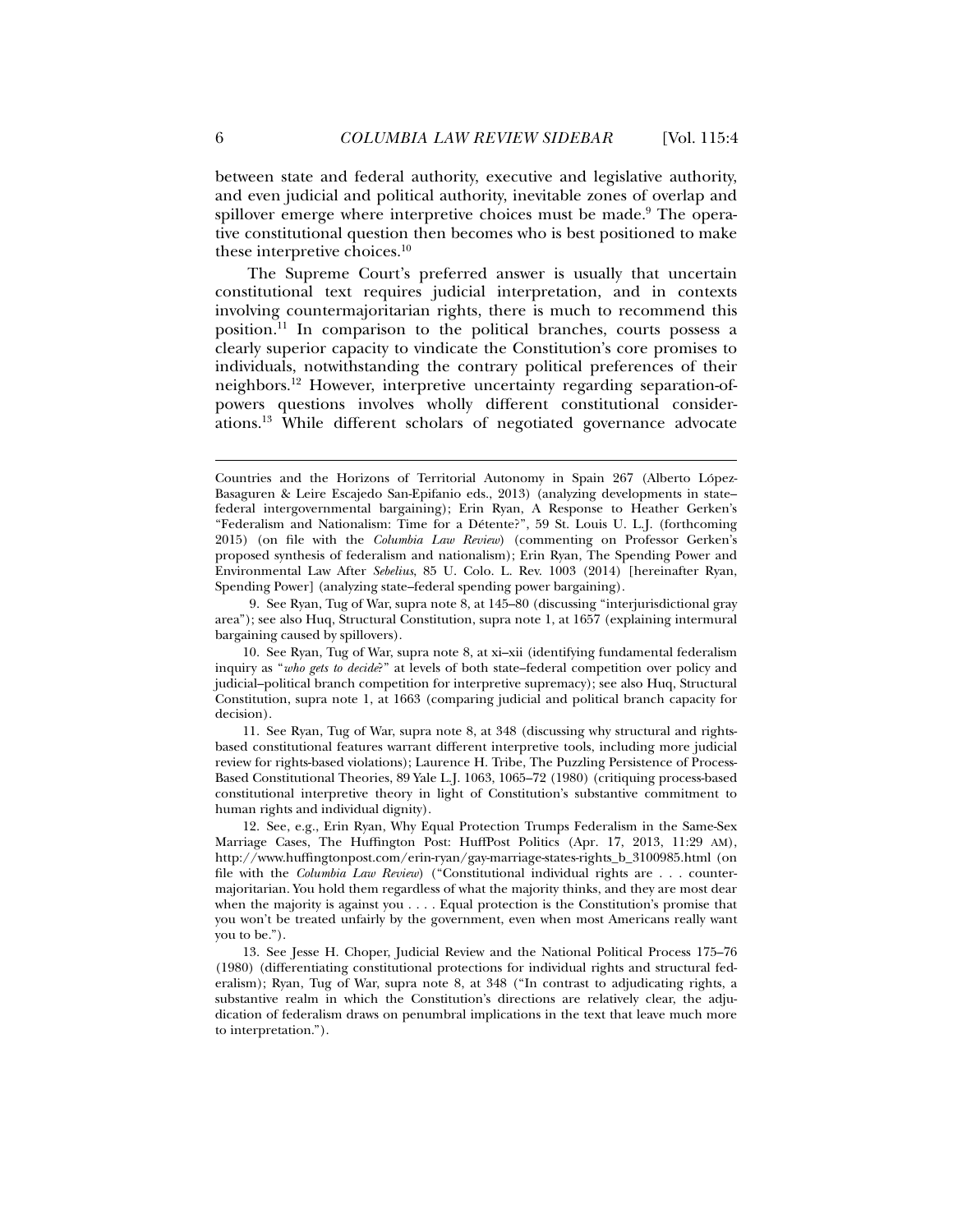different degrees of judicial review in structural contexts, $14$  judicial claims for interpretive supremacy on the basis of countermajoritarian capacity inevitably lose much of their force here.<sup>15</sup> The purposefully undemocratic, retrospectively limited, evidentiary-confined federal judiciary is not always best positioned to make marginal structural calls in comparison to the political branches' capacity for prospective, comprehensive, flexible, and adaptive decisionmaking.16

Huq's analysis of institutional bargaining along the horizontal separation-of-powers dimension contributes an important piece of the puzzle to the emerging literature on negotiated structural governance. Previously predominated by vertical separation-of-powers analyses in the federalism literature, this new wave of bargaining-literate scholarship emphasizes the usefulness and inevitability of multilateral bargaining as an alternative for allocating constitutional authority in circumstances where unilateral judicial or statutory allocation is suboptimal at best and counterproductive at worst.<sup>17</sup> Thematic among these new works is the idea that the Constitution does not resolve every structural question and that certain unresolved structural dilemmas are most capably resolved by negotiation among institutional actors. These include legislative and executive actors at the local, state, and national levels (and less directly, even judicial actors).18 Different authors provide different components of the new theoretical justification for judicial deference to politically negotiated governance, notwithstanding the Supreme Court's simultaneous revival of judicially enforceable constraints in many of these contexts.<sup>19</sup>

16. See Ryan, Tug of War, supra note 8, at 339–56.

 17. See infra Part II (reviewing emerging literature on negotiated structural governance).

 <sup>14.</sup> See infra Part III.C (reviewing literature skeptical of judicial review of political bargaining).

 <sup>15.</sup> See Ryan, Tug of War, supra note 8, at 339–56 ("The role of the political branches articulated here rounds out the equipoise that Balanced Federalism seeks not only among the competing values of federalism, but in the contributions of these three branches—at all levels of government—in locating the appropriate balance in each instance."); see also Huq, Structural Constitution, supra note 1, at 1674–75 (rejecting arguments for judicial primacy).

 <sup>18.</sup> See Ryan, Tug of War, supra note 8, at 314 (analyzing role of state and federal courts in intersystemic signaling negotiations); Ryan, Negotiating Federalism, supra note 8, at 73 (same); see also Frederic M. Bloom, State Courts Unbound, 93 Cornell L. Rev. 501, 503, 509–47 (2008) (showing state judges have occasionally sought to alter binding rulings by Supreme Court through subsequent state court decisions).

 <sup>19.</sup> For a review of judicially enforceable constraints in the horizontal separation-ofpowers context, see Huq, Structural Constitution, supra note 1, at 1621–31. For a review of judicially enforceable constraints in the vertical-federalism context, see Ryan, Seeking Checks and Balance, supra note 8, at 539–66; see also Ryan, Tug of War, supra note 8, at 109–44 (discussing Supreme Court's revival of judicially enforceable federalism constraints). The Court's creation in 2012 of new constraints on spending power bargaining represents the newest addition to the set of judicially enforceable structural-governance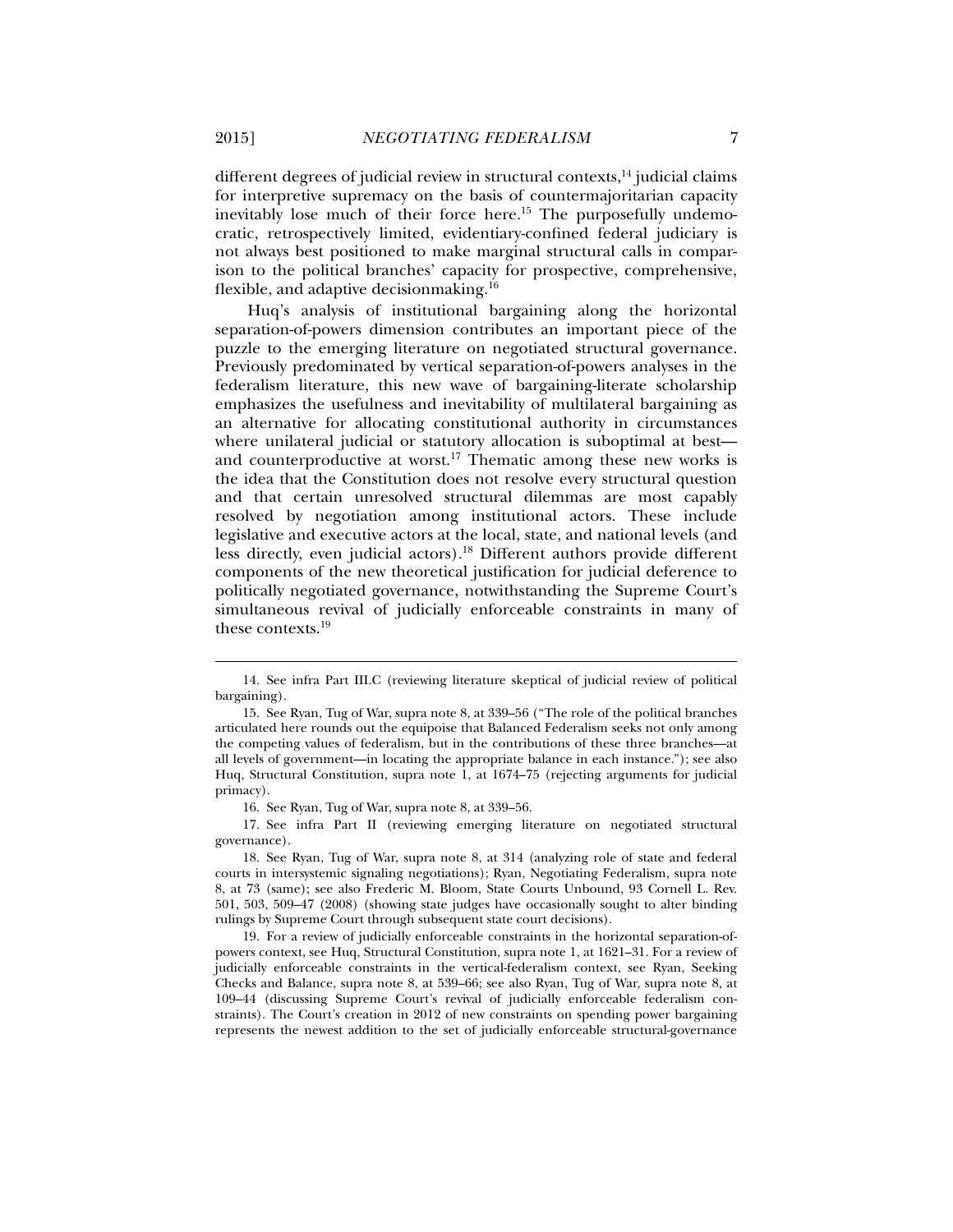This Essay reviews the unfolding literature on the negotiation of structural governance, establishing general points of agreement and issues of ongoing debate. Part II outlines the emerging scholarship, with special attention to the most sustained scholarly treatments of verticalfederalism bargaining (including my own work) and horizontal interbranch bargaining (focusing on Huq's work). Part III analyzes points of conversion and diversion within the structural bargaining literature. Overall, scholars of negotiated governance find that bargaining is inevitable because the text of the Constitution cannot account for every possible ambiguity. Moreover, they conclude that political bargaining to resolve ambiguity is valuable when the required decisionmaking does not match the circumscribed skillset of judicial interpreters. Most are skeptical about the value of judicial review as current doctrine prescribes it, but—and in contrast with previous scholarship emphasizing political safeguards—many allow for some judicial role to police the most foreseeable harms associated with political bargaining. Part IV concludes with thoughts about issues that warrant further scrutiny in the next iteration of the discourse.

## II. THE EMERGING LITERATURE ON NEGOTIATED STRUCTURAL GOVERNANCE

This section provides a snapshot of the emerging literature on negotiated structural governance. It is self-consciously inexhaustive, because new work touching on the significance of negotiated governance continues to arise in many different subdisciplines of regulatory-law scholarship—especially environmental law,<sup>20</sup> but also health law,<sup>21</sup> drug

constraints. See Ryan, Spending Power, supra note 8, at 1017–33 (discussing *Sebelius* spending limit).

 <sup>20.</sup> See Robin Kundis Craig, The Clean Water Act and the Constitution 7 (2d ed. 2009) (describing cooperative federalism of federal statutory water quality regime dividing regulatory authority between federal government and states); David E. Adelman & Kirsten H. Engel, Adaptive Federalism: The Case Against Reallocating Environmental Regulatory Authority, 92 Minn. L. Rev. 1796, 1800 (2008) (proposing adaptive-systems model of federalism for environmental regulation); William W. Buzbee, Interaction's Promise: Preemption Policy Shifts, Risk Regulation, and Experimentalism Lessons, 57 Emory L.J. 145, 154, 157 (2007) (describing importance of interaction between multiple regulatory actors for effective action); Ann E. Carlson, Iterative Federalism and Climate Change, 103 Nw. U. L. Rev. 1097, 1099 (2009) ("The most innovative state responses to climate change are . . . the results of repeated, sustained, and dynamic lawmaking efforts involving both levels of government—what [the author calls] 'iterative federalism.'"); Kirsten H. Engel, Harnessing the Benefits of Dynamic Federalism in Environmental Law, 56 Emory L.J. 159, 161 (2006) (arguing "static allocation of authority between the state and federal government is inconsistent with the process of policymaking in our federal system, in which multiple levels of government interact in the regulatory process"); Daniel C. Esty, Revitalizing Environmental Federalism, 95 Mich. L. Rev. 570, 570–74 (1996) (opposing pure decentralization and preferring coordinated regulatory structure keyed to nature of particular environmental problems); Robert L. Glicksman & Richard E. Levy, A Collective Action Perspective on Ceiling Preemption by Federal Environmental Regulation: The Case of Global Climate Change, 102 Nw. U. L. Rev. 579, 582 (2008) (describing federal, state,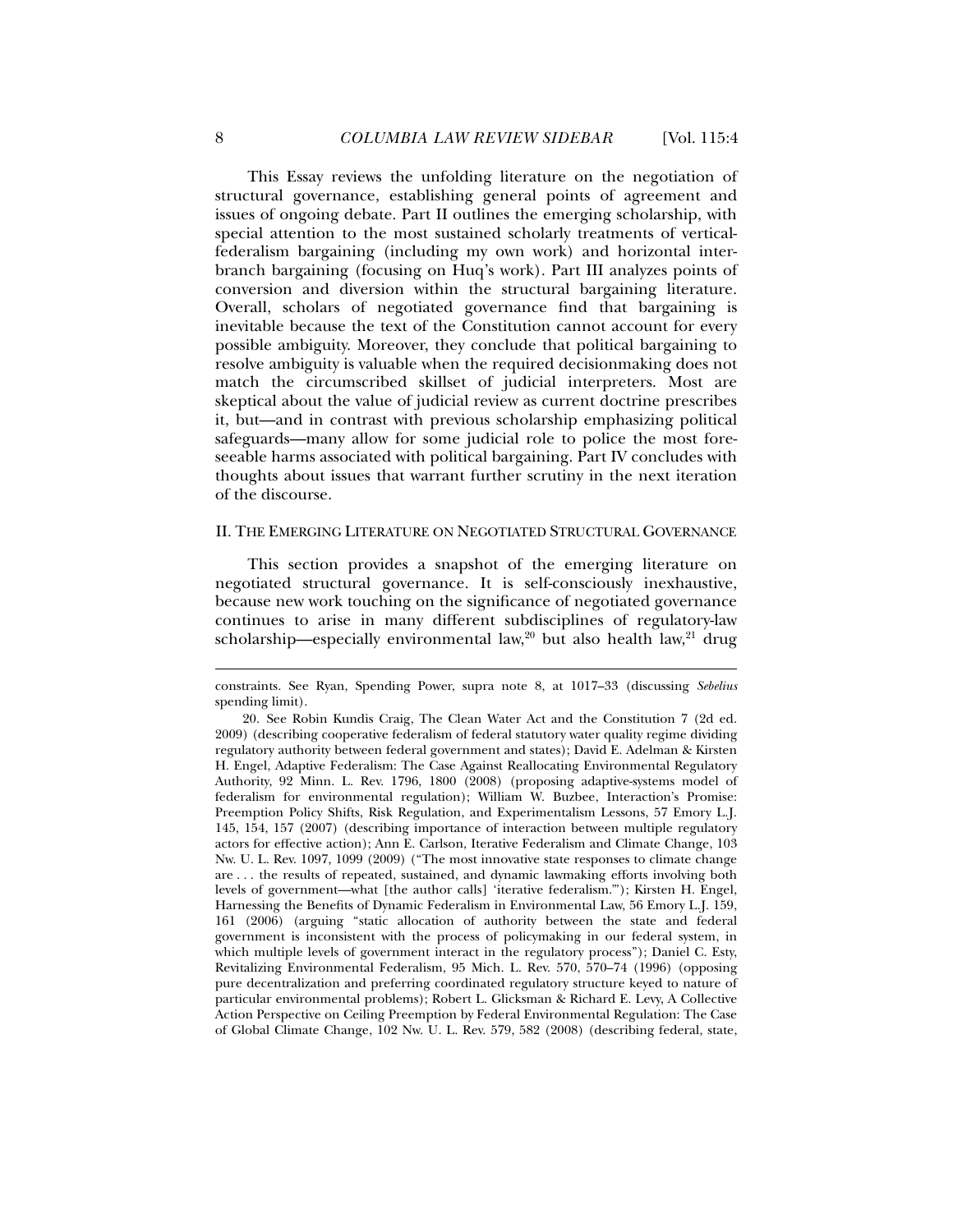law,<sup>22</sup> immigration law,<sup>23</sup> administrative law,<sup>24</sup> and others.<sup>25</sup> While this review gives special attention to Huq's leading work on horizontal

and local regulation in environmental law); Blake Hudson, Dynamic Forest Federalism, 71 Wash. & Lee L. Rev. 1643, 1649–53 (2014) (proposing federal, state, and local governments share authority to combat threats to U.S. forests); Bradley C. Karkkainen, Collaborative Ecosystem Governance: Scale, Complexity, and Dynamism, 21 Va. Envtl. L.J. 189, 217–22 (2002) (describing success of ecosystem management systems involving federal, state, and local governments, independent scientists, and private landowners); Alice Kaswan, A Cooperative Federalism Proposal for Climate Change Legislation: The Value of State Autonomy in a Federal System, 85 Denver U. L. Rev. 791, 792–93 (2008) (promoting state administration and enhancement of baseline federal climate-change standards); Alexandra B. Klass, Common Law and Federalism in the Age of the Regulatory State, 92 Iowa L. Rev. 545, 547 (2007) (arguing for state environmental common law to draw upon federal statutes, regulations, and data); Hari M. Osofsky, Diagonal Federalism and Climate Change: Implications for the Obama Administration, 62 Ala. L. Rev. 237, 241 (2011) (describing "diagonal strategies" that "incorporate key public and private actors at different levels of government (the vertical piece) and within each level of government (the horizontal piece) simultaneously in order to create needed crosscutting interactions"); Hari M. Osofsky and Hannah J. Wiseman, Dynamic Energy Federalism, 72 Md. L. Rev. 773, 778 (2013) (proposing dynamic-federalism model in energy law that "map[s] interactions among different levels of government . . . and key entities at each level of government").

 21. See, e.g., Abbe R. Gluck, Federalism from Federal Statutes: Health Reform, Medicaid and the Old-Fashioned Federalists' Gamble, 81 Fordham L. Rev. 1749, 1752 (2013) [hereinafter Gluck, Federal Statutes] (finding federal statutes granting states implementation powers this era's "critical federalism relationships"); Abbe R. Gluck, Intrastatutory Federalism and Statutory Interpretation: State Implementation of Federal Law in Health Reform and Beyond, 121 Yale L.J. 534, 542 (2011) [hereinafter Gluck, Intrastatutory Interpretation] (finding traditional federalism values in state interpretation and implementation of federal health-care reform, despite "almost-infinite reach" of federal regulatory power); Abigail R. Moncrieff, Common-Law Constitutionalism, the Constitutional Common Law, and the Validity of the Individual Mandate, 92 B.U. L. Rev. 1245, 1246 (2012) (finding recent judicially crafted constitutional rules susceptible to legislative override); Abigail R. Moncrieff, Cost-Benefit Federalism: Reconciling Collective Action Federalism and Libertarian Federalism in the Obamacare Litigation and Beyond, 38 Am. J.L. & Med. 288, 289 (2012) [hereinafter Moncrieff, Cost–Benefit Federalism] (proposing cost-benefit theory to bridge gap between federalist goals of regulatory efficiency and individual liberty).

 22. See, e.g., Jessica Bulman-Pozen, Unbundling Federalism: Colorado's Legalization of Marijuana and Federalism's Many Forms, 85 U. Colo. L. Rev. 1067, 1070 (2014) (describing "unbundling" of federalism, wherein states pursue state interests inside federal administrative schemes or use state lawmaking power to advance federal goals); Erwin Chemerinsky et al., Cooperative Federalism and Marijuana Regulation, 62 UCLA L. Rev. 74, 78–79 (2014) (proposing federal government allow states to opt out of marijuana provisions of federal Controlled Substances Act and apply permissive state law); Robert A. Mikos, On the Limits of Supremacy: Medical Marijuana and the States' Overlooked Power to Legalize Federal Crime, 62 Vand. L. Rev. 1421, 1423–24 (2009) ("States may continue to legalize marijuana because Congress has not preempted—and more importantly, *may not* preempt—state laws that merely permit . . . private conduct the federal government deems objectionable."); Robert A. Mikos, The Populist Safeguards of Federalism, 68 Ohio St. L.J. 1669, 1673 (2007) (finding states' rights survive populist control of Congress because of fragmentation of popular opinion and citizens' inclination to limit federal power).

 23. See, e.g., Cristina Rodríguez et al., Legal Limits on Immigration Federalism, *in* Taking Local Control: Immigration Policy Activism in U.S. Cities and States 31, 48 (Monica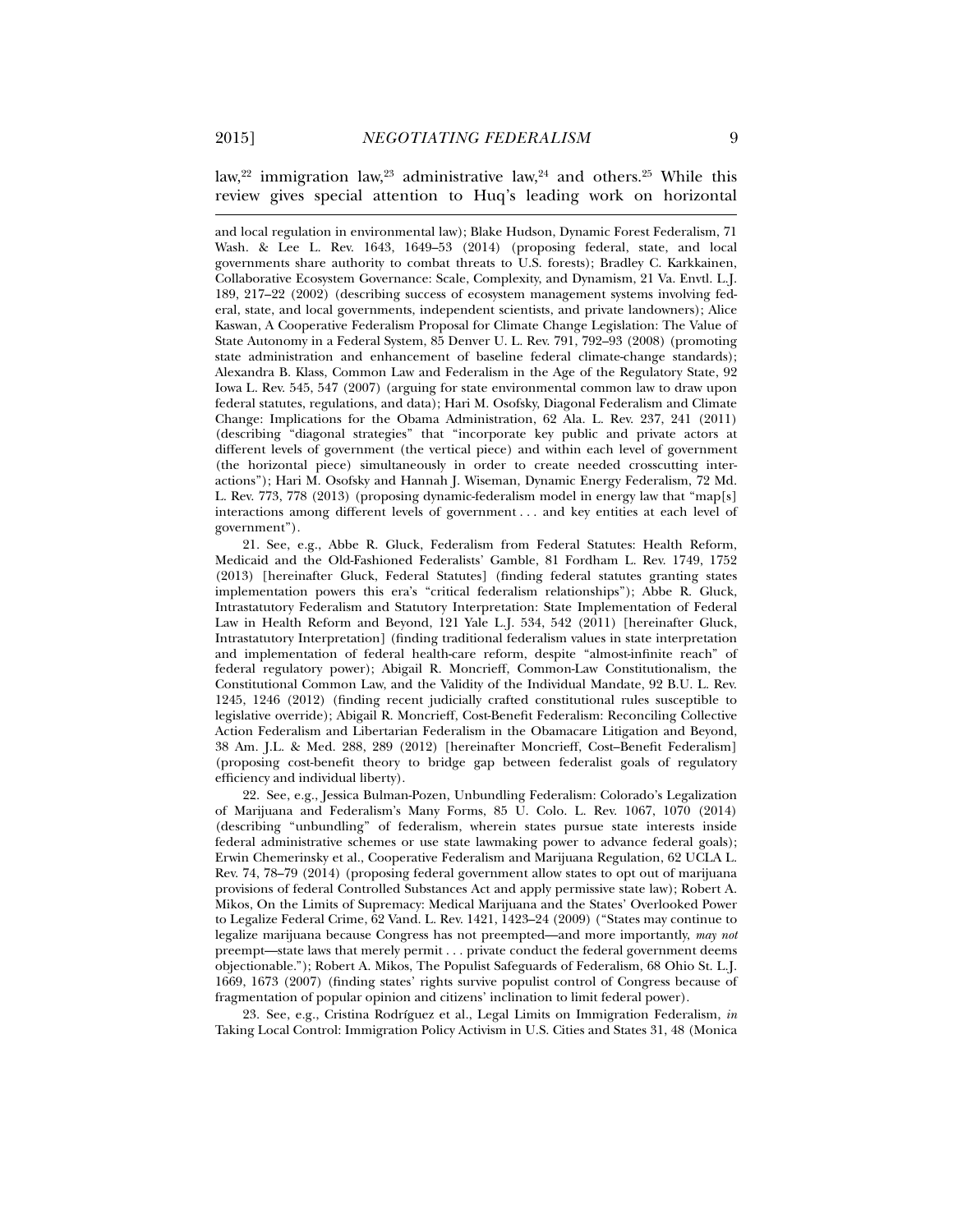separation-of-powers bargaining and mine in vertical-federalism bargaining, it also integrates the contributions of other important authors in the discourse, including Heather Gerken, Jessica Bulman-Pozen, Abbe Gluck, Cristina Rodríguez, Samuel Bagenstos, Bridget Fahey, Ari Holztblatt, Abigail Moncrieff, Jim Rossi, Adrian Vermeule, Mark Rosen, Curtis Bradley, Trevor Morrison, and Enrique Guerra-Pujol. Huq and I offer the most sustained theoretical treatments in which structural bargaining is the principal feature, but each of these scholars contributes to a discourse that understands the Constitution as a potential framework for ongoing negotiation among institutional actors.

Most of this literature begins with the premise, explicitly or implicitly, that just as the Constitution allocates various legal entitlements to individuals (usually in the form of rights against majoritarian utility), it also confers various entitlements to governance institutions (usually as grants of authority to govern). For example, the Bill of Rights confers a famous set of countermajoritarian rights on individuals,<sup>26</sup> while Articles I, II, and III articulate the powers and responsibilities of the three federal branches of government, $27$  and the Constitution's various federalism directives distinguish between enumerated federal authority and reserved state authority.<sup>28</sup> Whether conferred as rights on individuals or

 26. See U.S. Const. amends. I–IX (setting forth various individual rights to free speech, religion, equal protection, and others).

W. Varsanyi ed., 2010) ("[I]mmigration is having a significant impact on state and local budgets and communities and . . . Congress should recognize the states as partners in the management of immigration . . . ."); Juliet P. Stumpf, Preemption and Proportionality in State and Local Crimmigration Law, *in* The Constitution and the Future of Criminal Justice in America 241, 243 (John T. Parry & L. Song Richardson eds., 2013) (discussing intersection of state statutes criminalizing immigration with more permissive federal law).

 <sup>24.</sup> See e.g., Gillian E. Metzger, Administrative Law as the New Federalism, 57 Duke L.J. 2023, 2028–29 (2008) (arguing administrative law protects state interests and advances federalism without unjustifiable judicial intrusion on congressional power); Edward Rubin, The Myth of Accountability and the Anti-Administrative Impulse, 103 Mich. L. Rev. 2073, 2075 (2005) (arguing "true accountability, in the realm of politics and law," is bureaucratic in nature and "involves many of the features that are central to the administrative state"); Catherine M. Sharkey, Preemption as a Judicial End-Run Around the Administrative Process?, 122 Yale L.J. Online 1, 1 (2012), http://www.yalelaw journal.org /forum/preemption-as-a-judicial-end-run-around-the-administrative-process (on file with the *Columbia Law Review*) (noting preemption challenges provide parallel proceedings in courts to determine whether state and federal laws conflict).

 <sup>25.</sup> For a more thorough review of literature engaging many of these issues in different fields of regulatory law, see generally Heather K. Gerken, Federalism and Nationalism: Time for a Détente?, St. Louis L. Rev. (forthcoming 2015) [hereinafter Gerken, Federalism and Nationalism] (on file with the *Columbia Law Review*).

 <sup>27.</sup> U.S. Const. arts. I–III (setting forth legislative, executive, and judicial powers, respectively).

 <sup>28.</sup> The Constitution's federalism directives are scattered throughout the document, often cognizable only in relation to one another. Compare U.S. Const. art. I, § 8 (enumerating certain powers to Congress), with U.S. Const. amend. X (reserving to states those powers not enumerated to federal government nor expressly prohibited to them);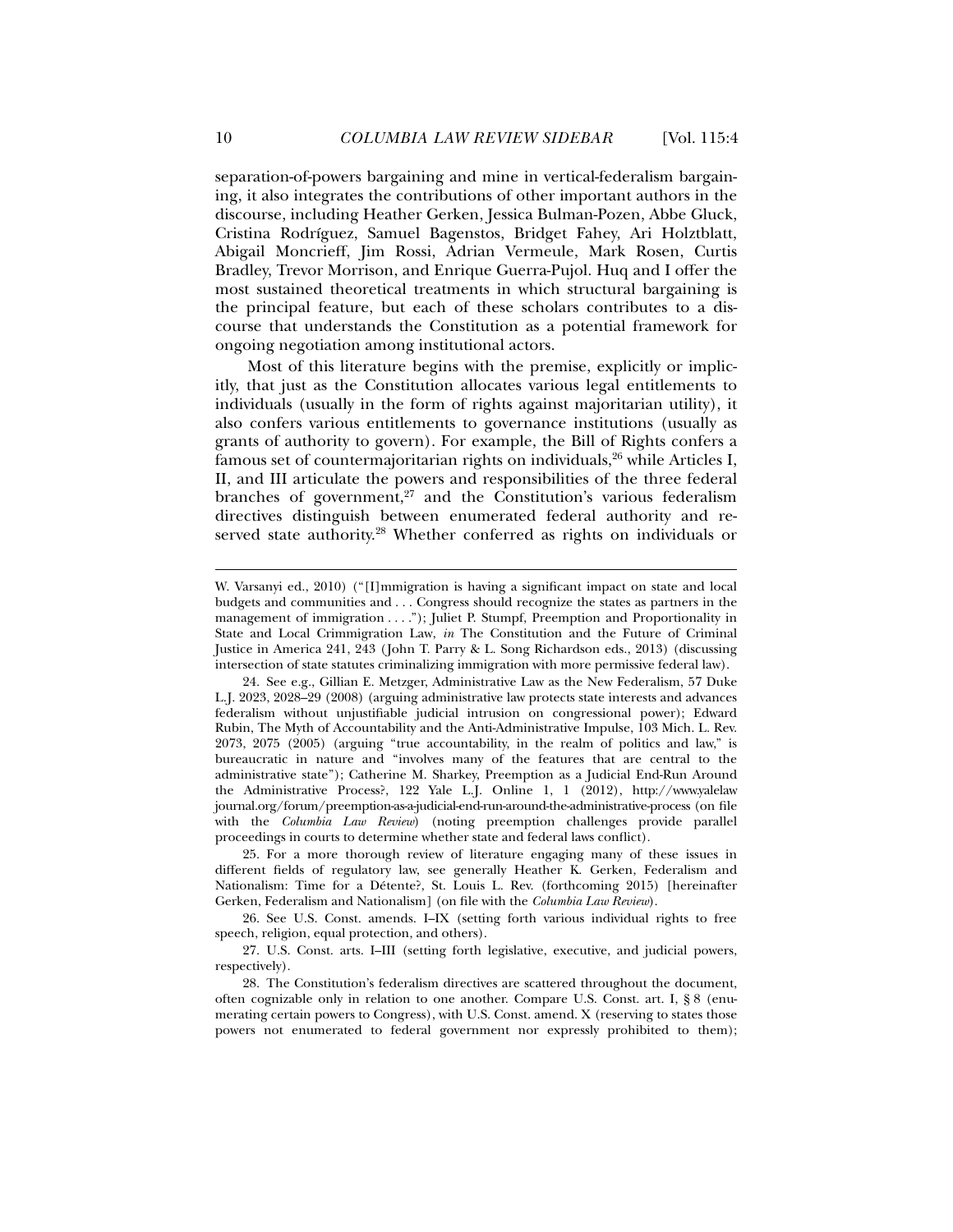authority to institutions of governance, constitutional grants can be understood as allocations of discrete legal entitlements, combining two important components: (1) the substantive component, describing what the right or power is for, and (2) instructions as to whether the substantive component may be shifted away from its initial allocation, or traded with another party.<sup>29</sup> In the text of the Constitution, the substantive component is (usually) relatively clear, but the rules for shifting or trading entitlements are (usually) not—occasionally requiring more challenging interpretation.30

Many individual rights have been interpreted as tradable (such as the Sixth Amendment entitlement to jury trial that is routinely negotiated away in plea bargaining with the state), while others have been deemed inalienable (such as the Thirteenth Amendment entitlement against being enslaved).<sup>31</sup> In the context of governing authority, however, instructions on whether a given legal entitlement may become the

31. Id.

compare U.S. Const., art. III (establishing federal judicial jurisdiction), with U.S. Const. amend. XI (establishing state sovereign immunity in federal court).

 <sup>29.</sup> By this analysis, the substantive component of the entitlement is attached to a "remedy rule" that governs whether and under what circumstances the entitlement may be shifted. If the entitlement is treated as an item that the initial holder can retain or trade at will (such as the right to a jury trial), we say it is protected under a "property rule." If another party may wrest the entitlement away regardless of the initial holder's wishes, so long as compensation is paid (as eminent domain allows), it is protected by a "liability rule." If the Constitution prohibits any exchange of the entitlement, requiring that it forever rest where it is initially allocated (such as the right against being enslaved), the entitlement is protected by an "inalienability rule." See Guido Calabresi & A. Douglas Melamed, Property Rules, Liability Rules, and Inalienability: One View of the *Cathedral*, 85 Harv. L. Rev. 1089, 1089–93 (1972) (setting forth this vocabulary to analyze private law entitlements). For analysis of constitutional grants of authority as entitlements, see Ryan, Tug of War, supra note 8, at 241–50 (using Calabresi and Melamed *Cathedral* framework to understand constitutional grants of authority as pairing of entitlement with remedy rule for vindication); Huq, Structural Constitution, supra note 1, at 1597 ("Individuals, for example, have familiar rights to due process and equal protection, to free speech and free exercise. But the test of the Constitution makes clear that institutions are also vested with distinct entitlements."); Ryan, Federalism at the *Cathedral*, supra note 8, at 14–28 (analyzing *Cathedral* framework); see also Roderick M. Hills Jr., The Political Economy of Cooperative Federalism: Why State Autonomy Makes Sense and "Dual Sovereignty" Doesn't, 96 Mich. L. Rev. 813, 822–23 (1998) [hereinafter Hills, Political Economy] (analyzing *New York* anticommandeering rule as entitlement to state governments).

 <sup>30.</sup> See Ryan, Tug of War, supra note 8, at 241–50 (discussing Calabresi and Melamed's *Cathedral* framework for analyzing entitlements). For example, the Fifth Amendment clarifies that the entitlement to private property is qualified by the state's power of eminent domain to take it for public use, if just compensation is paid, but both the Sixth Amendment entitlement to jury trial and the Thirteenth Amendment entitlement against being enslaved are textually silent on whether the right-holder may trade it (though right to jury trial is routinely traded in plea bargaining negotiations and right against enslavement is considered inalienable).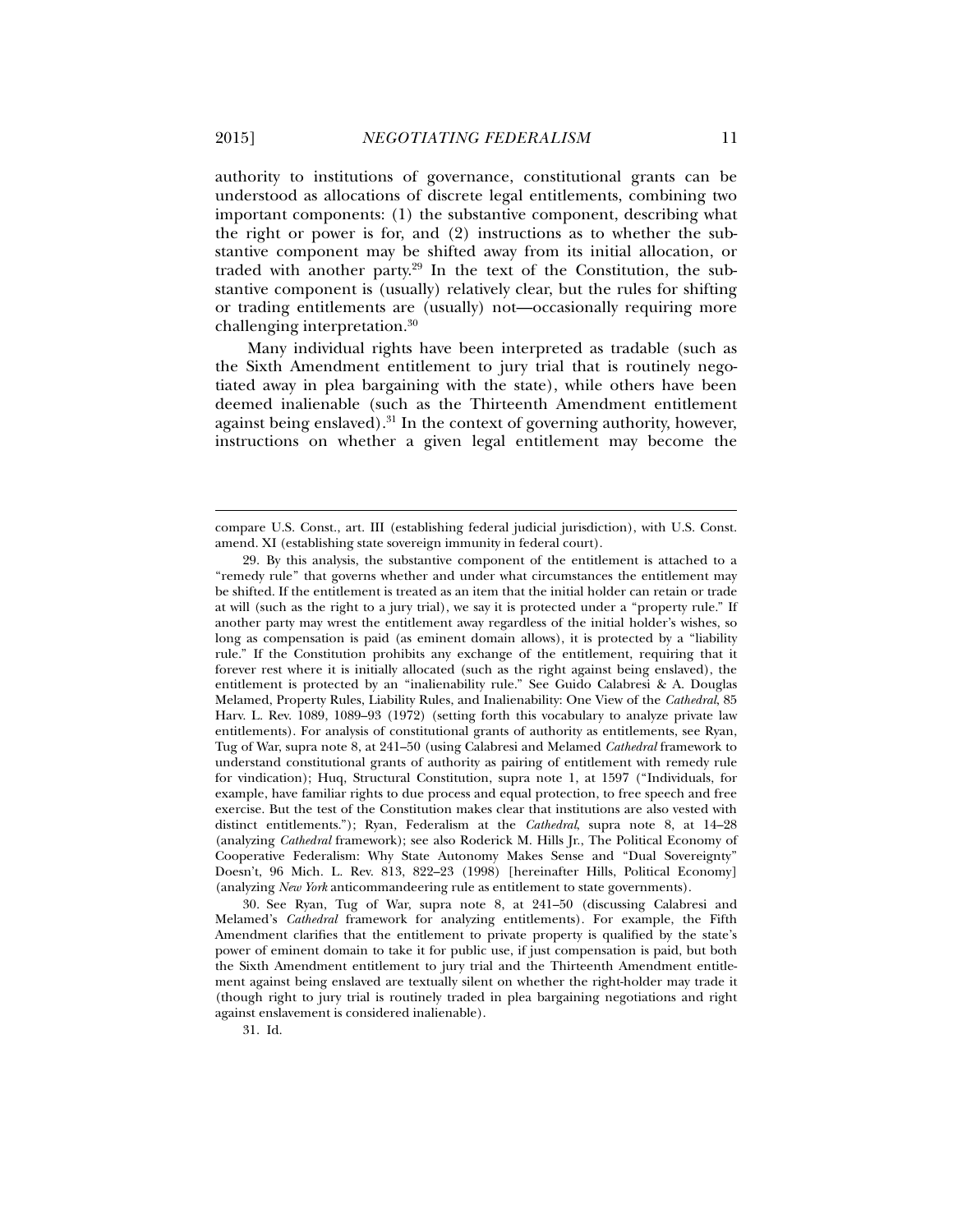legitimate subject of negotiation are especially unclear.<sup>32</sup> For this reason, understanding the rules of engagement between different institutional actors in the negotiation of constitutional allocations remains an important constitutional question, requiring more challenging interpretive skill.

The negotiated-structural-governance literature shows that just as individuals routinely use their constitutional entitlements as bargaining chips, so do governance institutions.<sup>33</sup> Both Huq and I have argued that the private-law vocabulary of legal entitlements commands equal force in the public-law context of constitutional privileges and obligations, notwithstanding points of philosophical friction.<sup>34</sup> Although the Supreme Court has generally disfavored structural-entitlement bargaining,35 its practice is well established in the vertical-federalism plane of the Constitution's separation of powers,  $36$  and Huq now pushes the discourse forward by showing that it also exists along the horizontal plane.<sup>37</sup> Together with other authors from the new literature, we argue that this bargaining is not only inevitable, but can sometimes be desirable.

The following review begins with scholarly analysis of the vertical plane of state-federal bargaining, including a smaller pool of work addressing the significance of horizontal bargaining among the states. It then addresses scholarship recognizing the horizontal plane of inter-

 34. See Huq, Structural Constitution, supra note 1, at 1598–99 (finding limited study of institutional bargaining "puzzling" given "landmarks of structural constitutionalism often turn on whether institutions such as states and branches can negotiate over institutional interests"); see also Ryan, Tug of War, supra note 8, at 244–50 (describing how private-law vocabulary "proves robust at describing the infrastructure of constitutional rules"); Ryan, Federalism at the *Cathedral*, supra note 8, at 14–28 ("[T]he dynamics of state–federal bargaining approximate marketplace bargaining even more closely than other forms of negotiation in which government is a party."); cf. Adrian Vermeule, The Invisible Hand in Legal and Political Theory, 96 Va. L. Rev. 1417, 1428 (2010) [hereinafter Vermeule, Invisible Hand] (distinguishing structural bargaining from private-law bargaining in Coasean terms).

 35. See supra note 19 and accompanying text (discussing judicial constraints on vertical federalism and horizontal separation-of-powers bargaining).

 36. See Ryan, Tug of War, supra note 8, at 282, 271–314 (examining "conventional examples, negotiations to reallocate authority, and joint policy-making negotiations" that represent vertical-federal bargaining); Ryan, Negotiating Federalism, supra note 8, at 24– 74 (providing taxonomy of "opportunities for federalism bargaining within the structure of specific constitutional and statutory laws").

37. Huq, Structural Constitution, supra note 1, at 1600.

 <sup>32.</sup> See, e.g., U.S. Const. amend. X (providing circular definition of states' reserved powers).

 <sup>33.</sup> See Ryan, Tug of War, supra note 8, at 241–50 (characterizing state–federal bargaining as result of fact that "constitutional entitlements allocate jurisdictional authority to different governmental actors"); Huq, Structural Constitution, supra note 1 at 1598–99 (identifying bourgeoning scholarship exploring possibility of "institutions such as states or federal branches might negotiate over their constitutional entitlements"); Ryan, Federalism at the *Cathedral*, supra note 8, at 14–28 (analyzing application of *Cathedral* framework to federalism bargaining).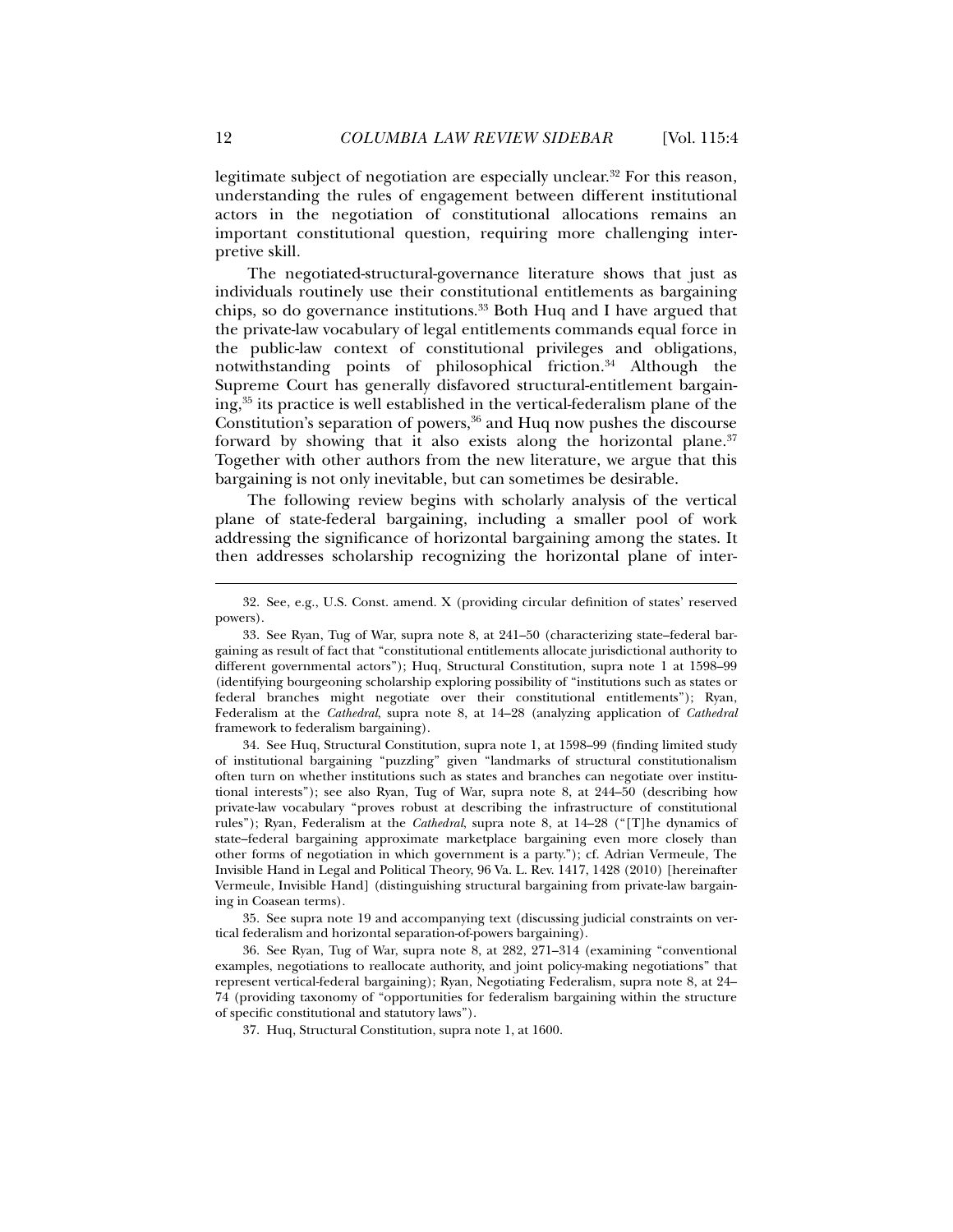branch bargaining, to which Huq's work makes its most important contributions.

# A. *Vertical-Federalism Bargaining*

In recent decades, the Supreme Court's treatment of structural bargaining along the vertical state–federal axis has been unenthusiastic. Beginning with the New Federalism revival of the 1990s, the expansive preemption cases that followed, and extending through the new spending power constraints of 2012, the thrust of the Court's jurisprudence has been to limit the permissible scope of state-federal bargaining in zones of jurisdictional overlap.38 Nevertheless, while these decisions may have chilled the atmosphere for certain forms of intergovernmental bargaining, they have hardly extinguished the enterprise, which continues to thrive in countless forms and forums.

Because vertical separation-of-powers bargaining is more prevalent in practice, it is accordingly more recognized in the scholarly literature, documented extensively by my own work on state–federal bargaining. After early work documenting inherent structural uncertainty in the vertical allocation of authority,<sup>39</sup> *Federalism at the Cathedral* analyzed the negotiation of structural entitlements in assessing the Supreme Court's invalidation of intergovernmental bargaining to resolve the ongoing nuclear waste management crisis.40 This work argued that the Court's rejection of vertical structural bargaining undermined its valuable potential to cope with the very problems of jurisdictional overlap that other aspects of the Court's federalism jurisprudence had exacerbated.<sup>41</sup> *Negotiating Federalism* then explored the full enterprise of state–federal bargaining, articulating a taxonomy of ten different ways that state and federal actors negotiate to resolve jurisdictional uncertainty and a theory for identifying when such bargaining qualifies as legitimate constitutional interpretation.42 More recent work analyzes the impact of the Court's

 42. Ryan, Negotiating Federalism, supra note 8, at 6 ("Incorporating general bargaining principles of mutual consent and the procedural application of core federalism values, negotiated governance opens possibilities for filling interpretive gaps in the Supreme Court's jurisprudence or congressional legislation. This Article. . . provides the

 <sup>38.</sup> See Ryan, Tug of War, supra note 8, at 121–41 (discussing recent federalism and preemption jurisprudence). See generally Ryan, Spending Power, supra note 8 (discussing new spending power constraint).

 <sup>39.</sup> Ryan, Seeking Checks and Balance, supra note 8, at 539–95.

 <sup>40.</sup> Ryan, Federalism at the *Cathedral*, supra note 8, at 8 ("This Article explores how Calabresi and Melamed's *Cathedral* framework can help us understand the interjurisdictional gridlock that has arisen under the New Federalism Tenth Amendment jurisprudence in infrastructural terms—and more importantly, how to resolve it at the infrastructure level.").

 <sup>41.</sup> Id. at 7 (arguing "in an effort to make its own rhetorical point about federalism," Supreme Court denied Congress authority to bind state participation in nuclear waste management plan even where state officials had waived opposition on Tenth Amendment grounds during voluntary bargaining with federal counterparts).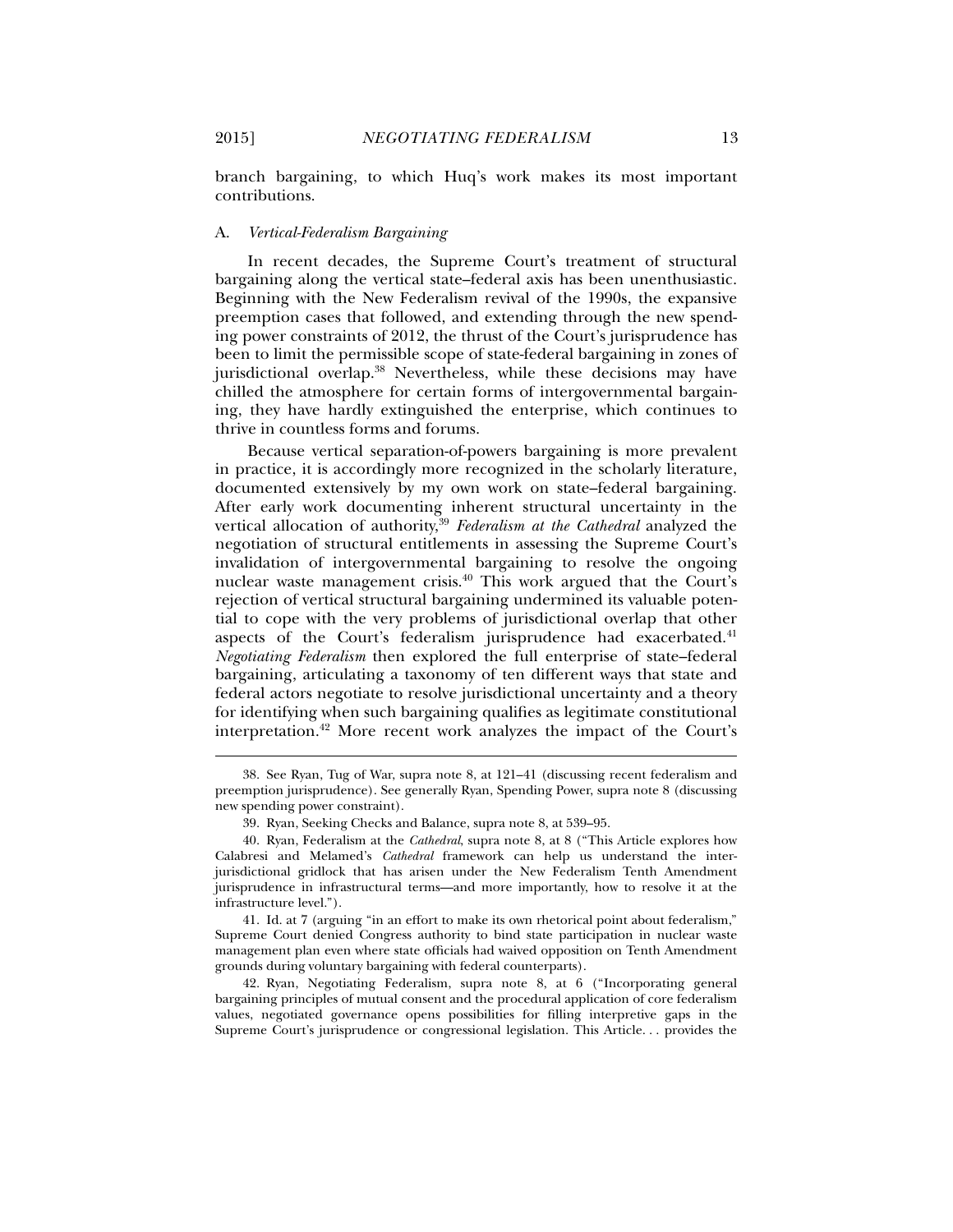new spending power constraints on vertical bargaining within discrete programs of cooperative federalism, $43$  and the specific forums for negotiation and exchange that have been developed within various statutory programs of environmental law.44

Building on much of this early work, my recent book, *Federalism and the Tug of War Within*, sets forth an overarching model of Balanced Federalism that supports many of the structural conclusions that Huq separately reaches in the horizontal plane. Balanced-Federalism theory provides clearer justification for the ways in which the interpretation and allocation of contested constitutional authority is already mediated through various forms of balancing, compromise, and negotiation among all branches at all levels of government.45 As described in this book, Balanced Federalism offers a series of innovations to bring judicial, legislative, and executive efforts to manage federalism conflicts into more fully theorized focus, leveraging the functional capacities of the three branches of government to implement structural directives in ways that will most faithfully advance the good-governance values that underlie federalism.46

Like Huq, I argue for greater judicial deference to political bargaining—especially bargaining that procedurally advances the goodgovernance values that federalism is designed to yield.47 Extrapolating them from the legislative history of the American Constitutional Convention, later Supreme Court interpretations, congressional and executive pronouncements, and the academic literature, this work identifies the foundational federalism values as: (1) checks and balances between opposing centers of power that protect individuals from overreach or abdication by either, (2) transparency and accountability that enables meaningful democratic participation, (3) autonomy to foster diversity and innovation, and (4) the regulatory problem-solving synergy that federalism enables between the unique governance capacities of local and national actors for coping with problems that neither can resolve alone.48 Limited judicial review is available to police for bargaining

first recognition that bilateral federalism bargaining is itself a means of interpreting the Constitution.").

 <sup>43.</sup> Ryan, Spending Power, supra note 8, at 1008 (arguing "inquiry sheds light not only on environmental law after *Sebelius*, but also on the many other realms of American governance that engage spending-power bargaining, such as public education partnerships, civil rights law, social service programs, and civic infrastructure").

 <sup>44.</sup> Ryan, Environmental Federalism's Tug of War Within, supra note 8 (manuscript at 23–40) (describing environmental law's mechanisms for dealing with federalism challenges of jurisdictional separation and unstructured overlap).

 <sup>45.</sup> Ryan, Tug of War, supra note 8, at xi–xii, 181–214, 265–70, 339–67.

 <sup>46.</sup> Id. at xi–xii.

 <sup>47.</sup> Id. at 34–67.

 <sup>48.</sup> Id. For more on the foundational good-governance values that American federalism is designed to advance, see generally id. at 7–67 (drawing on work in Ryan, Seeking Checks and Balance, supra note 8, to explain how "polities turn to federalism to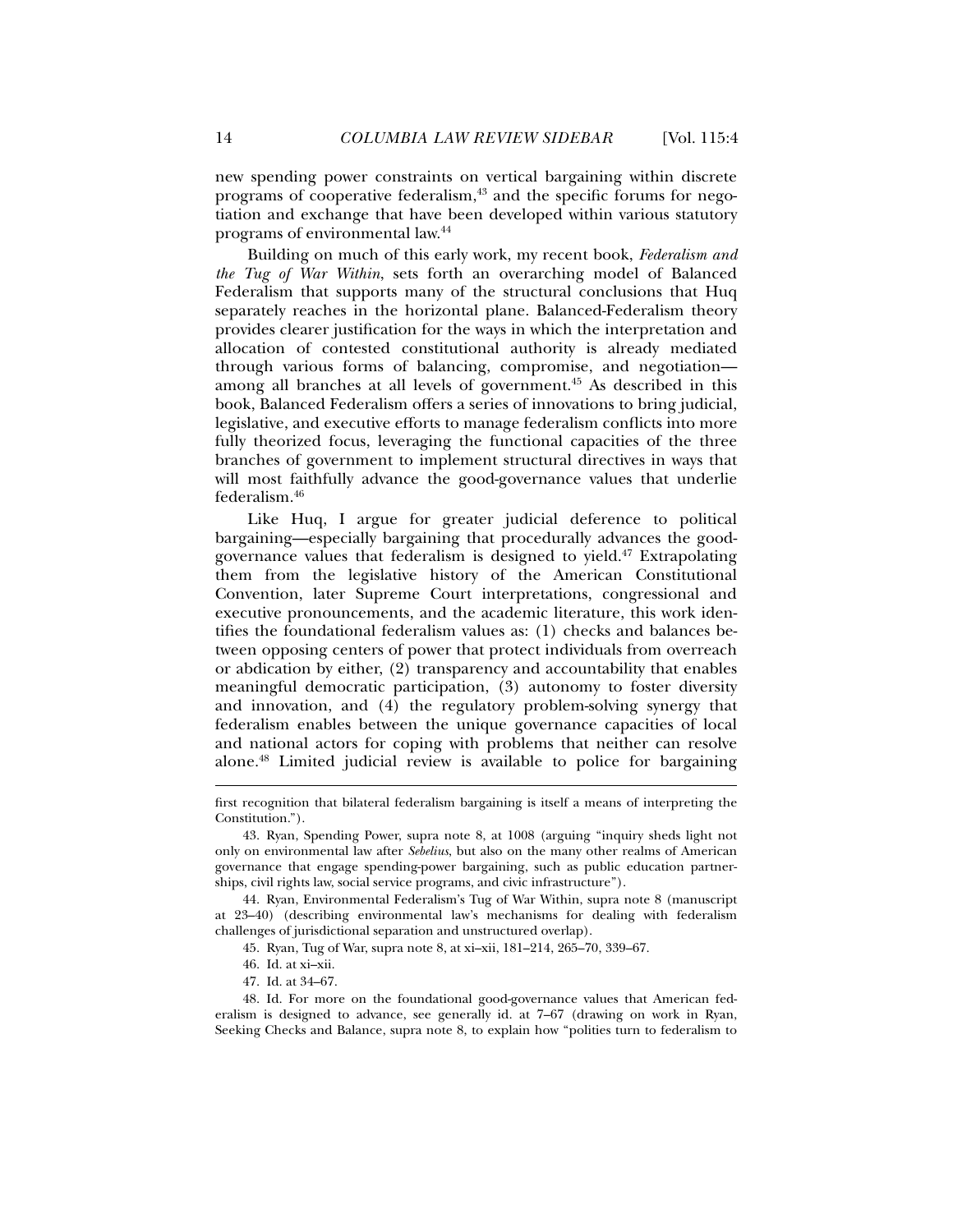abuses,49 but if the bargaining process is conducted in a manner that is consistent with the fundamental federalism values, then the results warrant deference as a legitimate means of allocating contested constitutional authority:

Bargaining that procedurally safeguards rights, enhances participation, fosters innovation, and harnesses interjurisdictional synergy accomplishes what federalism is designed to do—and what federalism interpretation is ultimately for. As such, it warrants interpretive deference from a reviewing court, or any branch actor interrogating the result. Of course, not all federalism bargaining will do so. Bargaining that allocates authority through processes that weaken rights, threaten democratic participation, undermine innovation, and frustrate problem-solving is not consistent with federalism values, and warrants no interpretive deference. The more consistency with these values of good governing process, the more interpretive deference is warranted; the less procedural consistency with these values, the less interpretive deference is warranted.<sup>50</sup>

When they are working properly, the structural constraints that bilateral bargaining impose on state and federal actors enable the negotiating parties to actualize federalism's core principles more faithfully than is often possible through unilateral judicial or legislative interpretation:

The structural safeguards of bilateral exchange ensure that the negotiated balance reflects the input of both national and local participants. Bargaining that fully satisfies the procedural criteria [of bargaining legitimacy, checks, transparency, autonomy, and synergy] advances federalism by giving expression to its core values as a procedural matter, and by leveraging the unique capacity that all governmental actors bring to federalism

 49. Ryan, Tug of War, supra note 8, at 353 ("In contrast to previous process-based proposals, judicial oversight of federalism bargaining is available but limited . . . . Outcomes challenged on federalism grounds are assessed for procedure before substance; if the bargaining process satisfies the criteria, then the court defers to the substance of the negotiated result."). This proposal is "designed to prevent the judiciary from invalidating the results of challenged federalism bargaining that is ultimately faithful to federalism values, even if it does so in ways vulnerable to traditional judicial doctrine," but "it does not provide any new grounds for challenging federalism bargaining in court. The proposal thus provides a new defense against negotiated federalism challenges without offering additional sources of doctrinal challenge—reducing the overall impact of judicial constraints while preserving courts' ability to police for abuses." Id.

 50. Id. at 349; see also id. at 347 ("Constitutional federalism sets the structural baselines through which good governance values will be realized in practice, but controversial substantive outcomes are ultimately debated in policy spheres beyond the reach of the federalism project. For that reason, this inquiry stops short of deciphering between rightly and wrongly decided outcomes in individual cases. Instead, it deciphers between rightly and wrongly conducted *processes*." (emphasis added)).

promote a set of governance values that they hope federalism will help yield"). See also Ryan, Environmental Federalism's Tug of War Within, supra note 8 (manuscript at 7–10 & n.41) (adding more explicit consideration of value of centralized authority, embedded here within value of problem-solving synergy).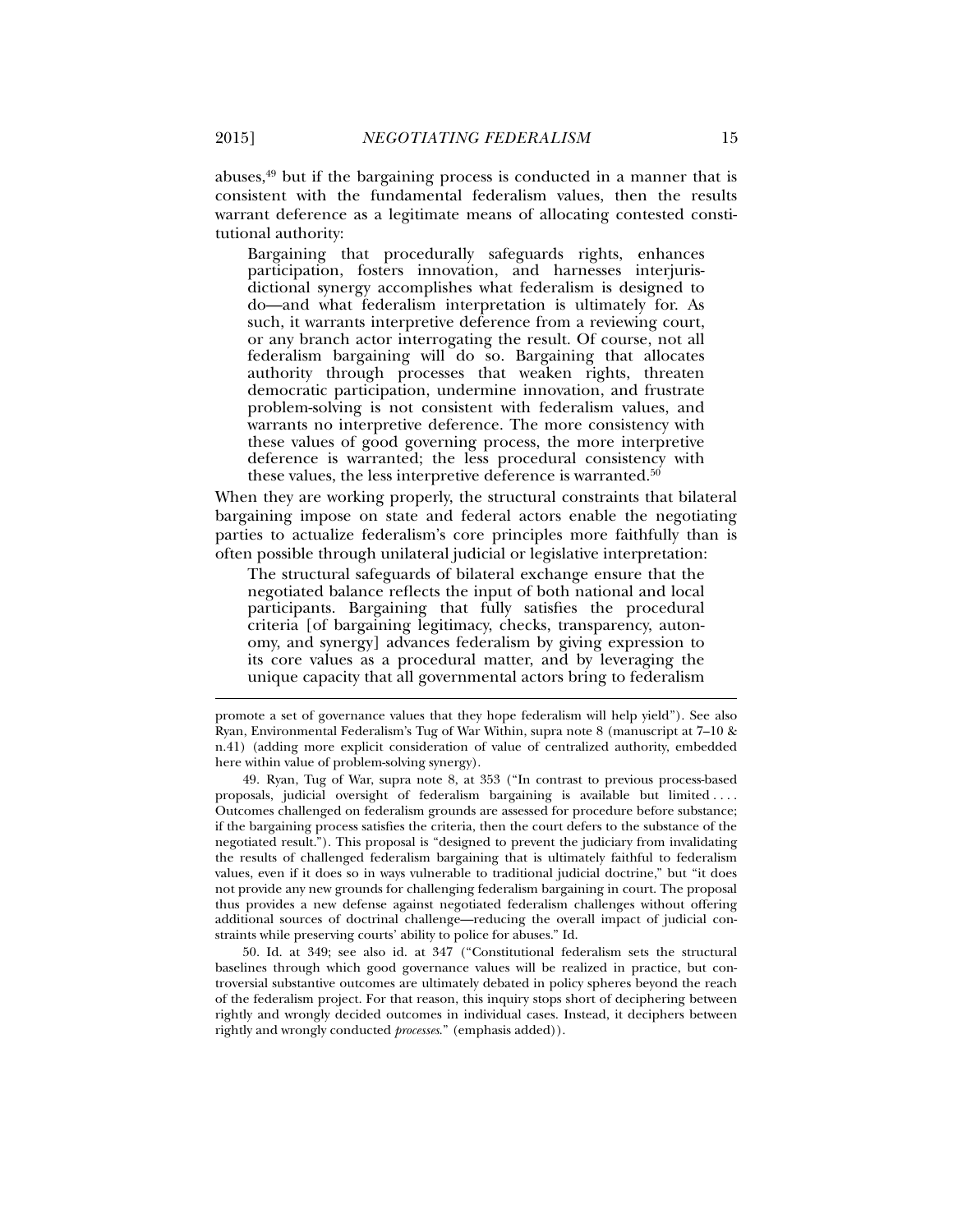interpretation and implementation . . . . In contrast to the judicial interpretive supremacy implied by [most federalism doctrine], the proposal demonstrates instances in which the very process of intergovernmental bargaining proves more able to preserve constitutional values than judicial or legislative decisions alone.<sup>51</sup>

Balanced Federalism recognizes the primary role of vertical bargaining to allocate contested authority in the conduct of federalism-sensitive governance,52 and it advocates for horizontal bargaining among the three branches to appropriately shift authority for resolving distinct interpretive dilemmas to the branch possessing the institutional capacity best suited for the task.<sup>53</sup>

Together with other work providing theoretical support for fuller analysis of negotiated governance, this research has fueled a new wave of scholarship acknowledging the importance of bargaining in state–federal relations. The new phalanx of bargaining-literate federalism work builds on the early political-safeguards literature of Herbert Wechsler,54 Jesse Choper,<sup>55</sup> and, more recently, Larry Kramer.<sup>56</sup> It advances on earlier state–federal integration work by Morton Grodzins,<sup>57</sup> Daniel Elazar,<sup>58</sup> and others, including the insights from more recent dynamic-federalism

l

 54. See Herbert Wechsler, The Political Safeguards of Federalism: The Role of the States in the Composition and Selection of the National Government, 54 Colum. L. Rev. 543, 548 (1954) (arguing judicially enforceable federalism constraints are unnecessary because state-elected congressional representatives will protect state interests within federal political process).

 55. See Choper, supra note 13, at 175–76 (1980) (differentiating constitutional protections for individual rights and structural federalism).

 56. See Larry D. Kramer, Putting the Politics Back into the Political Safeguards of Federalism, 100 Colum. L. Rev. 215, 290 (2000) (concluding "[a]ctive judicial intervention to protect the states from Congress is consistent with neither the original understanding nor with more than two centuries of practice").

 57. See Morton Grodzins, The American System 8, 60–68 (Daniel J. Elazar ed., 2d ed. 1984) (describing cooperative federalism model of integrated state–federal governance in realms of jurisdictional overlap).

 58. See Daniel J. Elazar, Cooperative Federalism, *in* Competition Among States and Local Governments 65, 67–68 (Daphne A. Kenyon & John Kincaid eds., 1991) (providing comprehensive analysis of state–federal relations within cooperative federalism model). See generally Daniel J. Elazar, American Federalism: A View From the States 1–2 (3d ed. 1966) (arguing essence of federalism is sharing of governance responsibilities among various levels through political partnerships that make it impossible to speak of fully separated regulatory roles).

 <sup>51.</sup> Id. at 367.

 <sup>52.</sup> See generally id. at 265–338 (exploring enterprise of state–federal bargaining as means of allocating contested authority).

 <sup>53.</sup> See id. at 368–72 (encouraging horizontal bargaining as means of "draw[ing] on the specialized capacity of each branch of government"); see also id. at 181–214 (exploring potential for judicial capacity to resolve federalism dilemmas); id. at 215–65 (discussing circumstances in which legislative capacity outperforms judicial capacity); id. at 339–67 (proposing differentiated interpretive responsibilities among political and judicial branches).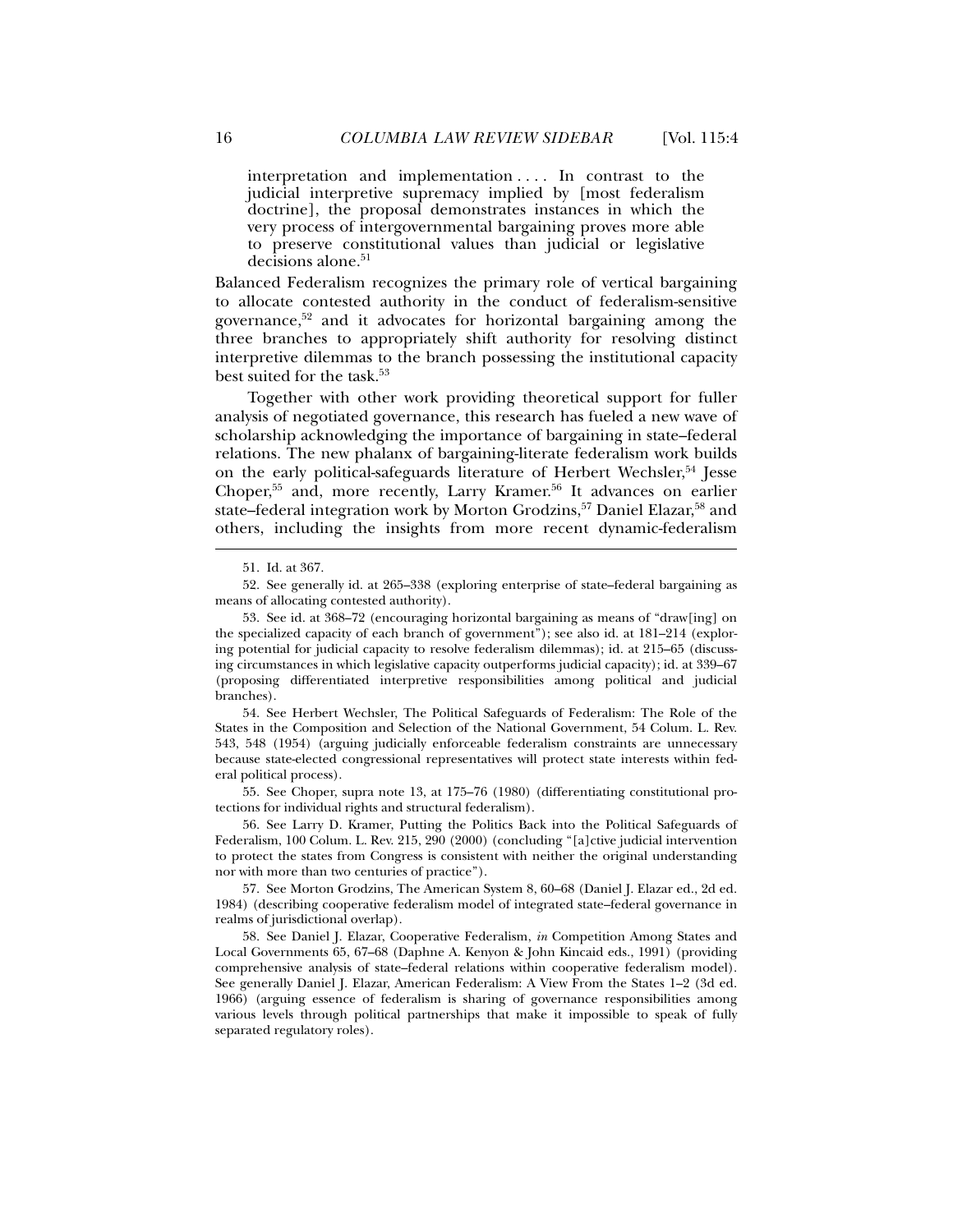scholarship by Erwin Chemerinsky,<sup>59</sup> Robert Schapiro,<sup>60</sup> Ed Rubin and Malcolm Feeley,<sup>61</sup> Gillian Metzger,<sup>62</sup> Judith Resnik,<sup>63</sup> Alison LaCroix,<sup>64</sup> Edward Purcell,<sup>65</sup> and John Nugent.<sup>66</sup>

In the vanguard, Heather Gerken argues that negotiation and exchange among local, state, and federal actors is the critical means by which the American federal system fosters a strong national democracy.<sup>67</sup> Her work addresses the transformative dynamics of state and local

 63. See Judith Resnik, Categorical Federalism: Jurisdiction, Gender, and the Globe, 111 Yale L.J. 619, 619–25 (2001) (critiquing categorical federalism in light of empirical and normative perspectives and proposing "multi-faceted federalism" alternative).

 64. See generally Alison L. Lacroix, The Ideological Origins of American Federalism (2010) (arguing paradigm-shifting idea of federalism—that multiple independent levels of government could exist fruitfully within a single polity—was a foundational principle and core aspiration of American political enterprise).

 65. See generally Edward A. Purcell, Jr., Originalism, Federalism, and the American Constitutional Enterprise: A Historical Inquiry (2007) (arguing Constitution created essential core structure of interrelated elements that allows for ongoing dynamic change).

 66. See generally John Nugent, Safeguarding Federalism: How States Protect Their Interests in National Policymaking (2009) (exploring how states successfully exert influence over federal action within cooperative federalism).

 67. See Heather K. Gerken, Federalism as the New Nationalism: An Overview, 123 Yale L.J 1889, 1892–93 (2014) [hereinafter Gerken, New Nationalism] ("It is possible to imagine federalism integrating rather than dividing national policy."); Heather K. Gerken, The Federalis(m) Society, 36 Harv. J.L. & Pub. Pol'y 941, 942–45 (2013) (arguing "[c]ooperative federalism is where the action is" and "role that states play in so-called 'cooperative federalism' regimes gives them a great of influence to interpret, influence, even resist federal mandates"); Heather K. Gerken, The Loyal Opposition, 123 Yale L.J. 1958, 1977–78 (2014) (arguing federalism is powerful means with which to integrate dissenters and minorities into national democratic system); Heather K. Gerken, The Supreme Court 2009 Term—Foreword: Federalism All the Way Down, 124 Harv. L. Rev. 4, 33–44 (2010) [hereinafter Gerken, Foreword] (discussing benefits of "uncooperative dimensions of 'cooperative federalism'"); see also Jessica Bulman-Pozen & Heather K. Gerken, Uncooperative Federalism, 118 Yale L.J. 1256, 1258–60 (2009) (explaining frequent and useful dynamics of "uncooperative federalism," in which state and local actors resist federal preferences).

 <sup>59.</sup> See generally Erwin Chemerinsky, Enhancing Government: Federalism for the 21st Century (2008) (challenging traditional conception of federalism as limit on federal power and arguing for alternative version of federalism as empowerment of government at all levels).

 <sup>60.</sup> See generally Robert A. Schapiro, Polyphonic Federalism: Toward the Protection of Fundamental Rights (2009) (discussing contemporary federalism and arguing rights are best protected by promoting dynamic interaction of state and federal governments).

 <sup>61.</sup> See generally Malcolm Feeley & Edward Rubin, Federalism: Political Identity and Tragic Compromise (2008) (exploring historic and modern ambiguities of federalism and its salience to political identity).

 <sup>62.</sup> See Gillian E. Metzger, Federalism and Federal Agency Reform, 111 Colum. L. Rev. 1, 6–7 (2011) (explaining federalism factors in three Supreme Court preemption decisions as mechanisms for enhancing federal agency performance rather than as principle worth pursuing in its own right).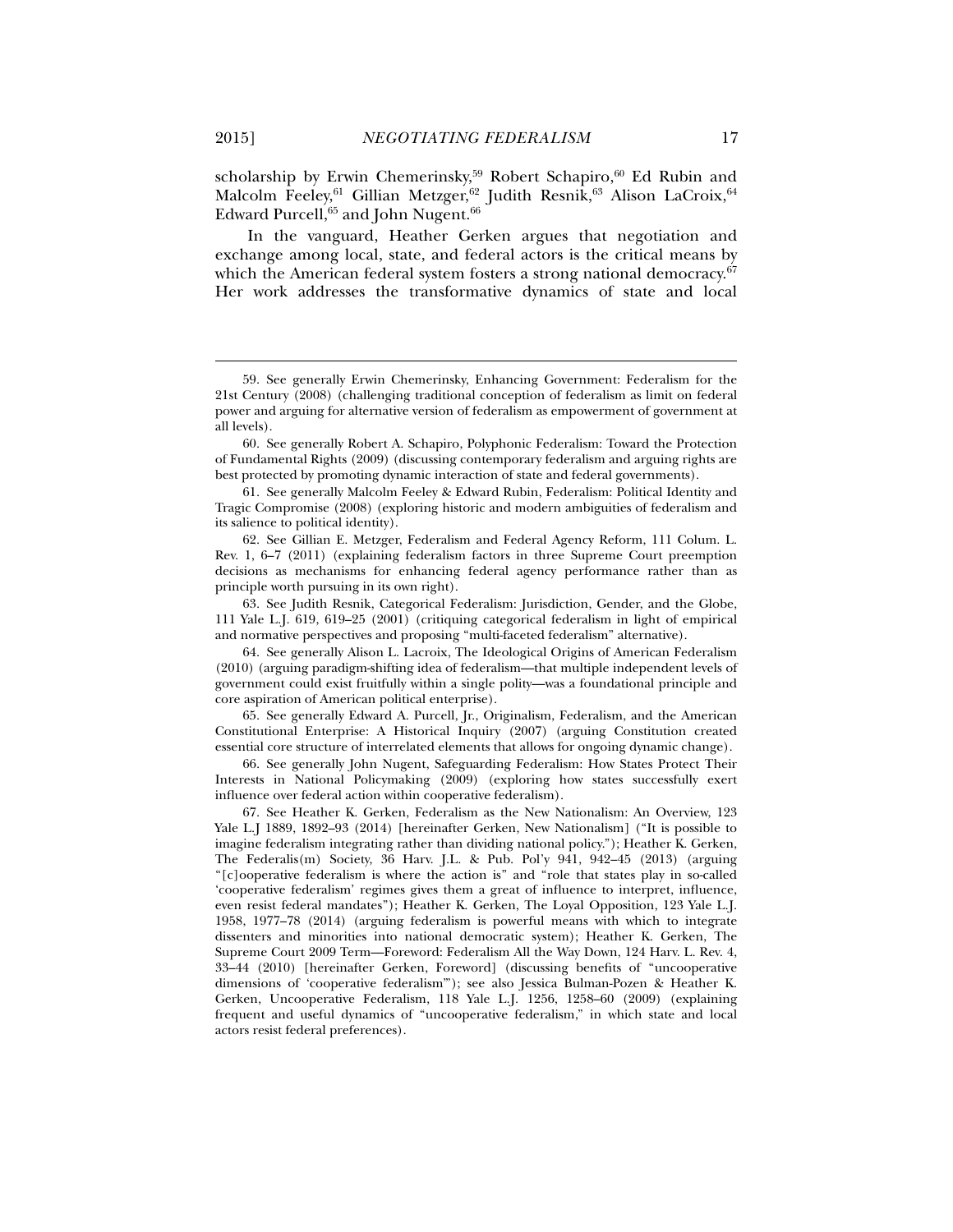resistance within federalism relationships,<sup>68</sup> the significance of multijurisdictional governance dynamics throughout the jurisdictional spectrum,  $69$ and the increasingly outmoded rhetorical struggle between proponents of more centralized and devolved governance.70 Jessica Bulman-Pozen's work similarly emphasizes contested and negotiated integration between state and federal authority as a means of enhancing interests on both sides.<sup>71</sup> She argues that the states' notably non-passive role in coadministering federal statutes renders them tantamount to a fourth executive branch, merging horizontal and vertical separation-of-powers perspectives.72

Other scholars have explored the significance of intergovernmental bargaining and negotiated federalism with even greater specificity. Abbe Gluck argues that intergovernmental negotiation within cooperative federalism regimes is where the business of federalism is principally conducted in the modern era, although federalism doctrine has yet to recognize this.73 Cristina Rodríguez's scholarship recognizes federalism as the framework through which essential intergovernmental relations are negotiated, with critical significance for resolving divisive national

 <sup>68.</sup> See Bulman-Pozen & Gerken, supra note 67, at 1258–60 (arguing "sensible account of federalism ought to recognize that uncooperative federalism occurs in practice and to acknowledge that there are values associated with the phenomenon").

 <sup>69.</sup> Gerken, Foreword, supra note 67, at 21–25.

 <sup>70.</sup> Gerken, New Nationalism, supra note 67, at 1892–94.

 <sup>71.</sup> See Jessica Bulman-Pozen, Federalism as a Safeguard of the Separation of Powers, 112 Colum. L. Rev. 459, 460–64 (2012) (arguing states may check federal executive in era of expansive executive power and do so as champions of Congress, both relying on congressionally conferred authority and casting themselves as Congress's faithful agents); Jessica Bulman-Pozen, From Sovereignty and Process to Administration and Politics: The Afterlife of American Federalism, 123 Yale L.J. 1920, 1922–23 (2014) [hereinafter Bulman-Pozen, From Sovereignty and Process] (arguing state–federal integration paradoxically advances state autonomy and "administration and politics" should be embraced as "transformative, rather than preservative, of American federalism"); Jessica Bulman-Pozen, Partisan Federalism, 127 Harv. L. Rev. 1077, 1078–82 (2014) (arguing states check federal government by channeling political conflict through federalism's institutional framework); Bulman-Pozen & Gerken, supra note 67, at 1258–60 (analyzing "uncooperative federalism").

 <sup>72.</sup> Bulman-Pozen, From Sovereignty and Process, supra note 71, at 1922, 1934–35.

 <sup>73.</sup> See Abbe R. Gluck, Our [National] Federalism, 123 Yale L.J. 1996, 1998–2002 (2014) [hereinafter, Gluck, Our [National] Federalism] (criticizing law governing state– federal interactions in cooperative federalism programs as "doctrinal muddle," in part because Supreme Court has failed to recognize these interactions as epicenter of modern federalism); see also Gluck, Federal Statutes, supra note 21, at 1749–1752 (presenting health-reform legislation as example of intergovernmental negotiation and cooperative federalism); Abbe R. Gluck, Intersystemic Statutory Interpretation: Methodology as "Law" and the *Erie* Doctrine, 120 Yale L.J. 1898, 1901–06 (2011) (analyzing state–federal interactions in context of *Erie* doctrine); Gluck, Intrastatutory Federalism, supra note 21, at 537–45 (analyzing interplay between state and federal governments applying federal laws through lens of Affordable Care Act).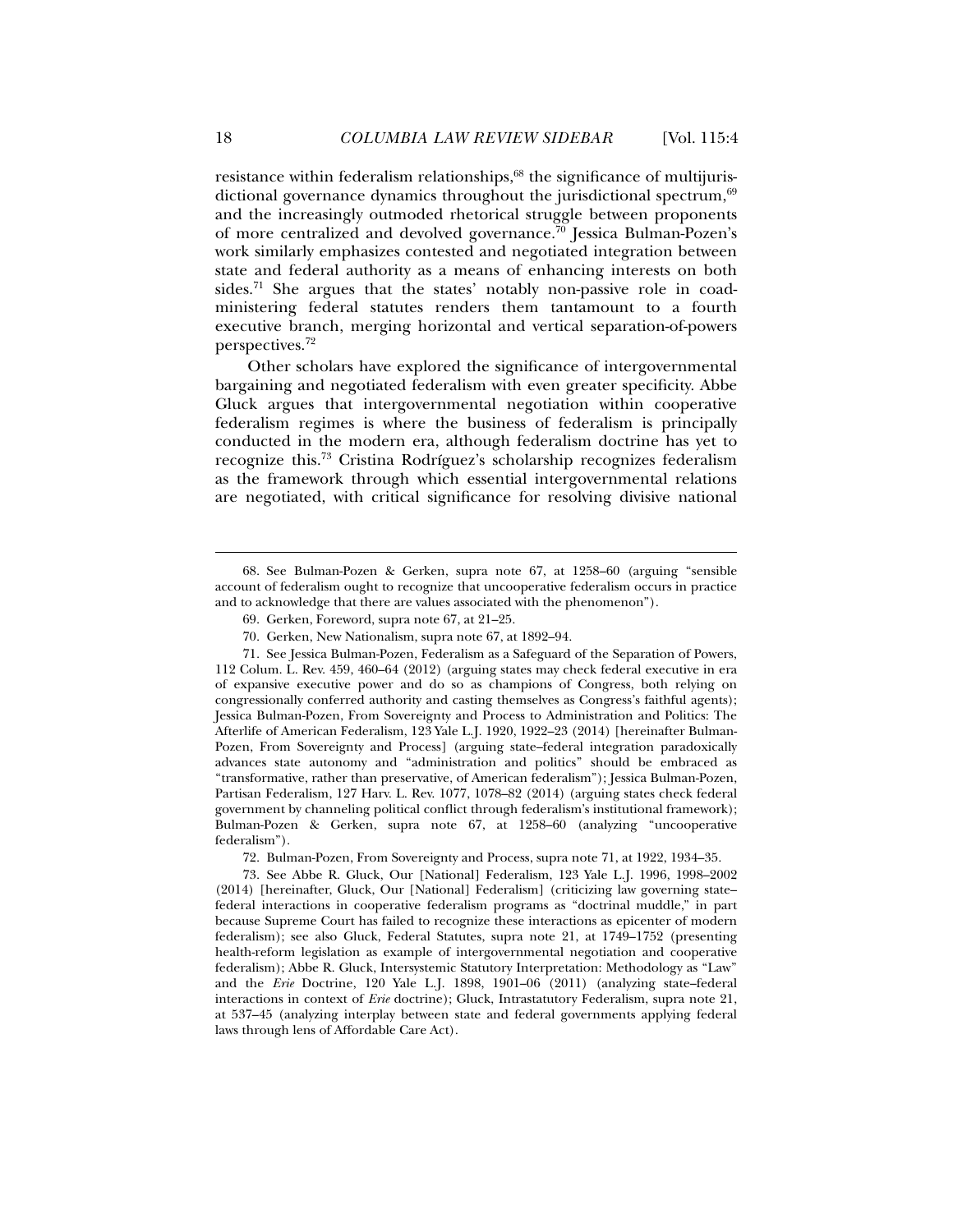policy debates.74 Samuel Bagenstos has especially focused on spending power bargaining as a tool of federalism-sensitive governance, including state–federal negotiation of executive waivers of federal statutory provisions that might otherwise bind states.75 New work by Bridget Fahey explores how the technical mechanics of negotiated governance can influence the allocation of state and federal power, arguing that consent procedures within programs of cooperative federalism can meaningfully influence state choices.76

Some federalism scholars have also addressed the significance of horizontal bargaining among state actors. For example, Heather Gerken and Ari Holtzblatt explore federalism-significant relationships among the states, arguing that spillovers in the horizontal-federalism context can be just as important as they are in the vertical context in prodding political actors to negotiate acceptable interjurisdictional compromises.77 Meanwhile, Abigail Moncrieff draws on the vocabulary of law and economics in her proposed hybrid system of "cost–benefit federalism," in which states enter Coasean compacts with one another to maximize both regulatory efficiency and individual liberty.78 Jim Rossi discusses government-relations bargaining in the context of deregulation, emphasizing the role of private bargaining with governmental bodies, but also observing the dynamics of state–federal bargaining in zones of regulatory overlap.79

 77. Heather K. Gerken & Ari Holtzblatt, The Political Safeguards of Horizontal Federalism, 113 Mich. L. Rev. 57, 63 (2014).

 <sup>74.</sup> See Cristina M. Rodríguez, Negotiating Conflict Through Federalism: Institutional and Popular Perspectives, 123 Yale L.J. 2094, 2099 (2014) (noting previous work has explored how "overlapping political communities in our body politic negotiate with one another to address matters of national concern"); Cristina M. Rodríguez, The Significance of the Local in Immigration Regulation, 106 Mich. L. Rev. 567, 571–73 (2008) (discussing federal–state–local dynamic through lens of immigration regulation).

 <sup>75.</sup> See Samuel R. Bagenstos, The Anti-Leveraging Principle and the Spending Clause After *NFIB*, 101 Geo. L.J. 861, 864–65 (2013) [hereinafter Bagenstos, Anti-Leveraging] (analyzing Court's new judicially enforceable constraint on spending power bargaining); Samuel R. Bagenstos, Federalism by Waiver After the Health Care Case, *in* The Health Care Case: The Supreme Court's Decision and its Implications 227, 227–44 (Gillian Metzger et al. eds., 2013) [hereinafter, Bagenstos, Federalism by Waiver] (arguing increased state leverage after new spending power doctrine will likely encourage negotiation of more executive waivers of statutory requirements).

 <sup>76.</sup> See Bridget Fahey, Consent Procedures and American Federalism, 128 Harv. L. Rev. (forthcoming 2015) (manuscript at 4) (on file with the *Columbia Law Review*) (arguing consent procedures "do more than operate as processes for registering state consent; many also shape how states internally discuss, deliberate, and decide whether to join federal programs").

 <sup>78.</sup> See Moncrieff, supra note 21, at 308 (advocating formula for allocating authority that "optimizes the benefits of regulatory efficiency within the constraint of libertarian costs").

 <sup>79.</sup> See Jim Rossi, Regulatory Bargaining and Public Law 172–232 (2005) ("A government relations bargaining approach to economic regulation recognizes how public law is important for state and local regulation, especially in deregulated markets.").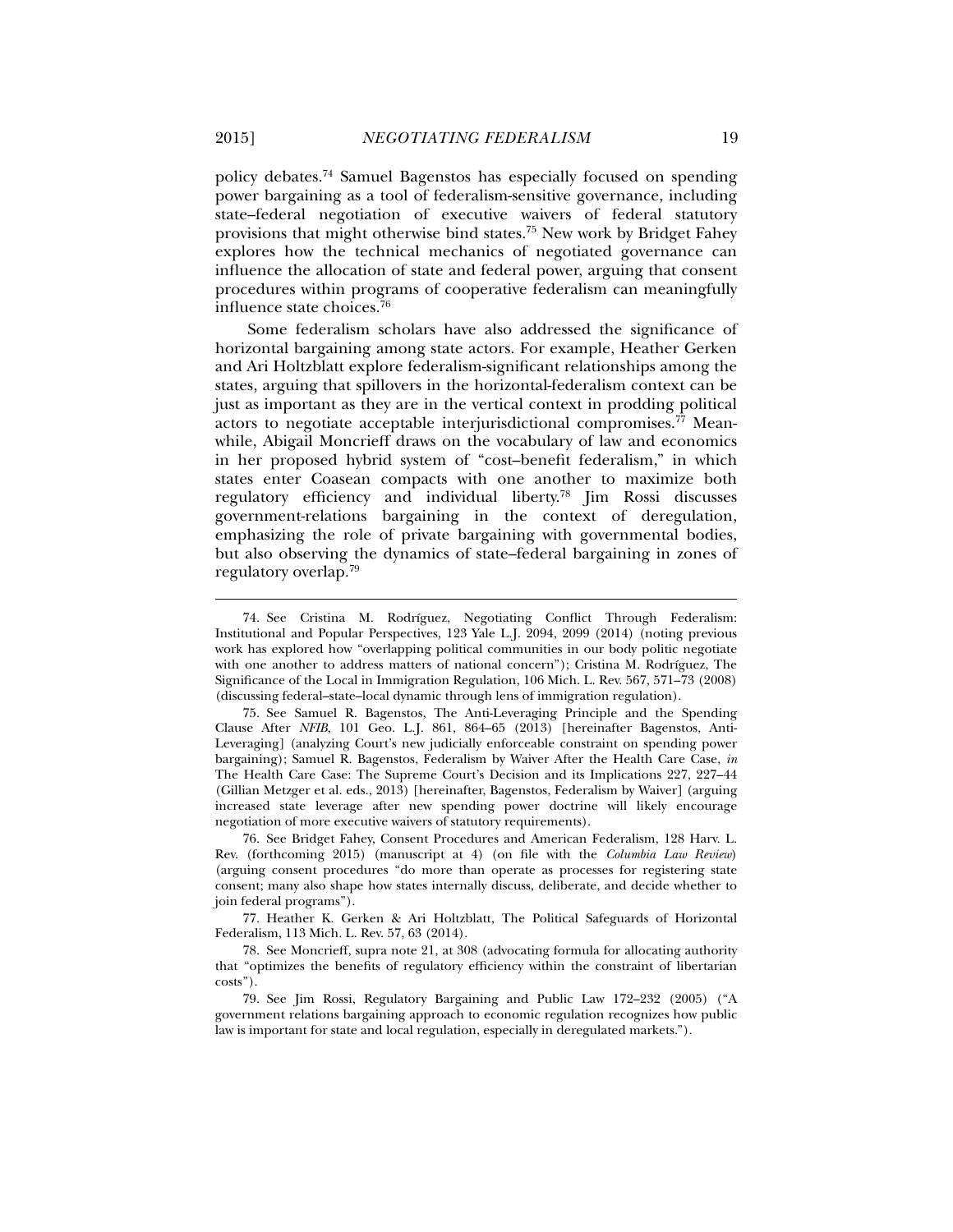It is important to note that this new wave of scholarship on vertical integration stands in contrast to a canon of older federalism scholarship that generally follows from one of two competing premises, the first more committed to the ideals of jurisdictional separation as a means of protecting state sovereignty, and the second emphasizing the importance of unencumbered central authority to advance important national goals.80 The traditional schools advocating for more devolution and centralization continue to produce important scholarly perspectives.<sup>81</sup> Nevertheless, it is no longer possible to discuss the vertical allocation of constitutional authority without considering the extent to which it is already characterized by negotiation around the uncertain boundaries that have always complicated federalism.

### B. *Horizontal Interbranch Bargaining*

The Supreme Court's treatment of horizontal separation-of-powers bargaining has been even less enthusiastic than its treatment of vertical structural bargaining.82 The zones of jurisdictional overlap between the three branches of government are also probably smaller than the vast interjurisdictional gray area spanning recognized areas of state and federal regulatory concern. For these reasons, the extent of horizontal separation-of-powers bargaining appears smaller than its vertical

 82. See Huq, Structural Constitution, supra note 1, at 1657–63 (discussing *Chadha*, *Bowsher*, and other judicial hostility to horizontal separation-of-powers bargaining).

 <sup>80.</sup> See, e.g., Ryan, Tug of War, supra note 8, at xxvi (discussing two traditional schools of federalism theory); Gerken, Federalism and Nationalism, supra note 25 (manuscript at 1–2) (discussing conflict among different federalism schools of thought); Gerken, Foreword, supra note 67, at 11–21 (providing contemporary intellectual history of federalism debates).

 <sup>81.</sup> For works advocating for greater decentralization, see, e.g., Michael S. Greve, The Upside-Down Constitution 5 (2012) ("[O]ur federalism of cartels and consociation is disconnected from, and indeed antithetical to, the Constitution's competitive structure and logic."); Roderick M. Hills, Jr., Federalism in Constitutional Context, 22 Harv. J.L. & Pub. Pol'y 181, 181–82 (1998) (advocating for competitive federalism and stressing importance of executive-branch insulation to federalism ideals); Hills, Political Economy, supra note 29, at 850–51 (rejecting "notion of dual federalism or separate and distinct spheres" as incompatible with "intergovernmental reality of the United States"); Ilya Somin, Foot Voting, Federalism, and Political Freedom, *in* NOMOS LV: Federalism and Subsidiarity 83, 92–93 (James E. Fleming & Jacob T. Levy eds., 2014) (arguing decentralization has advantage of letting jurisdictions compete for individuals by offering attractive policy regimes); Ernest Young, The Rehnquist Court's Two Federalisms, 83 Tex. L. Rev. 1, 163–65 (2004) (arguing Court should "reorient federal doctrine toward concerns about state autonomy" and "de-emphasize state sovereign immunity"). Others scholars remain unpersuaded about decentralization. See, e.g., Malcolm M. Feeley & Edward Rubin, Federalism: Political Identity and Tragic Compromise 17–18 (2008) (noting decentralization is "distinctly different from federalism"); Edward L. Rubin & Malcolm Feeley, Federalism: Some Notes on a National Neurosis, 41 UCLA L. Rev. 903, 908–14 (1994) ("The notion that an admittedly valid national policy is best implemented by decentralizing its administration cannot support either the rhetoric of federalism or the remedy of judicial intervention.").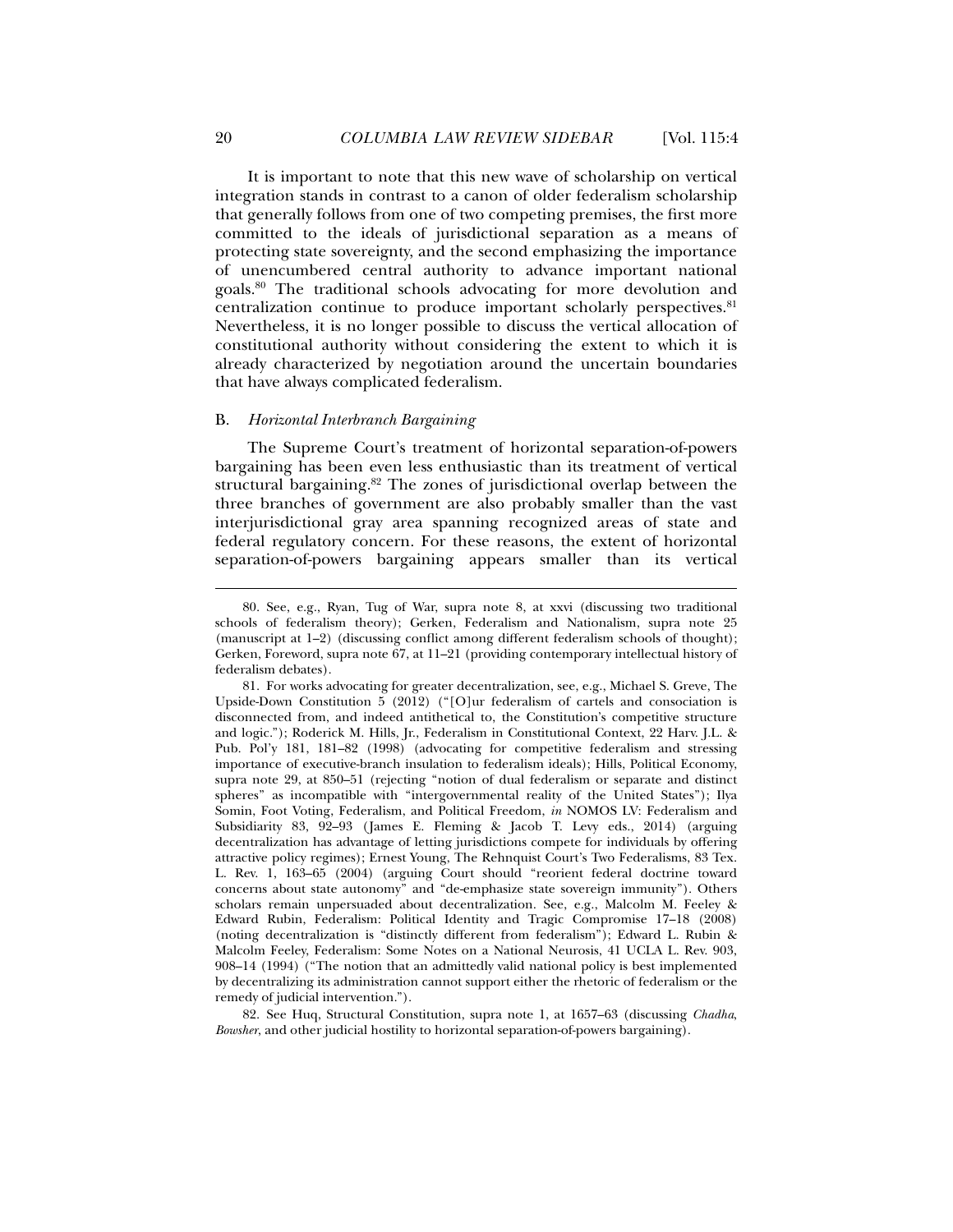counterpart, and the corresponding literature is correspondingly smaller, newer, and less harmonious.

Reflecting the federalism literature's focus on institutional capacity, Mark Rosen argues that the Full Faith and Credit Clause is better implemented by legislative action than judicial interpretation because legislative institutions possess institutional advantages for negotiating interstate conflict prospectively and comprehensively.83 Enrique Guerra-Pujol proposes structural bargaining that even Huq finds unrealistic, controversially proposing that federal, state, and even private actors compete for unclaimed powers through decentralized auction mechanisms and secondary markets.84 Meanwhile, Adrian Vermeule acknowledges the reality and inevitability of horizontal structural bargaining, but argues that it is bad for governance, creating unique transaction costs in the public sphere that lead to undesirable and inefficient outcomes.<sup>85</sup> Similarly, Curtis Bradley and Trevor Morrison argue that the judiciary should police interbranch boundaries against bargaining, critiquing the Madisonian assertion that the political branches will effectively check one another by vying for power.<sup>86</sup>

Nevertheless, while crediting earlier analysis by John McGinnis,<sup>87</sup> Huq's new work, *Negotiating the Structural Constitution*, is the first sustained

 <sup>83.</sup> Mark D. Rosen, Congress's Primary Role in Determining What Full Faith and Credit Requires: An Additional Argument, 41 Cal. W. Int'l L.J. 7, 22 (2010) ("[L]egislatures are better structured than courts to undertake the decision making process that informs intelligent multilateralist solutions.").

 <sup>84.</sup> See F.E. Guerra-Pujol, Coase and the Constitution: A New Approach to Federalism, 14 Rich. J.L. & Pub. Int. 593, 602 (2011) (proposing "federalism markets" that would not require institutions to auction "existing powers or functions" but which would allocate "[a]ll new powers . . . through decentralized auction mechanisms").

 <sup>85.</sup> See Eric A. Posner & Adrian Vermeule, Constitutional Showdowns, 156 U. Pa. L. Rev. 991, 1010–15 (2008) (addressing social costs and benefits to "showdowns" protracted and costly battle to assert constitutional authority); Vermeule, Invisible Hand, supra note 34, at 1428 (noting horizontal structural bargaining does not occur in Coasean vacuum); Adrian Vermeule, The Supreme Court, 2008 Term—Foreword: System Effects and the Constitution, 123 Harv. L. Rev. 4, 24–28 (2009) ("Institutions will bear costs and enjoy benefits from checking the ambitions of other institutions, but nothing necessarily aligns those institutional costs and benefits of checking with social costs and benefits."); see also Adrian Vermeule, The System of the Constitution 38–64 (2011) (discussing structural Constitution).

 <sup>86.</sup> See Curtis A. Bradley & Trevor W. Morrison, Historical Gloss and the Separation of Powers, 126 Harv. L. Rev. 411, 436–38 (2012) (arguing in favor of judicial review of separation-of-powers questions though acknowledging courts cannot unilaterally defend powers of political branches that acquiesce); see also Vermeule, Invisible Hand, supra note 34, at 1427–28 (arguing Madisonian competition cannot regulate separation of powers because it fails to "align[] the 'private' costs and benefits to institutions with social costs and benefits").

 <sup>87.</sup> John O. McGinnis, Constitutional Review by the Executive in Foreign Affairs and War Powers: A Consequence of Rational Choice in the Separation of Powers, Law & Contemp. Probs., Autumn 1993, at 293, 295–99 (describing "model premised on the idea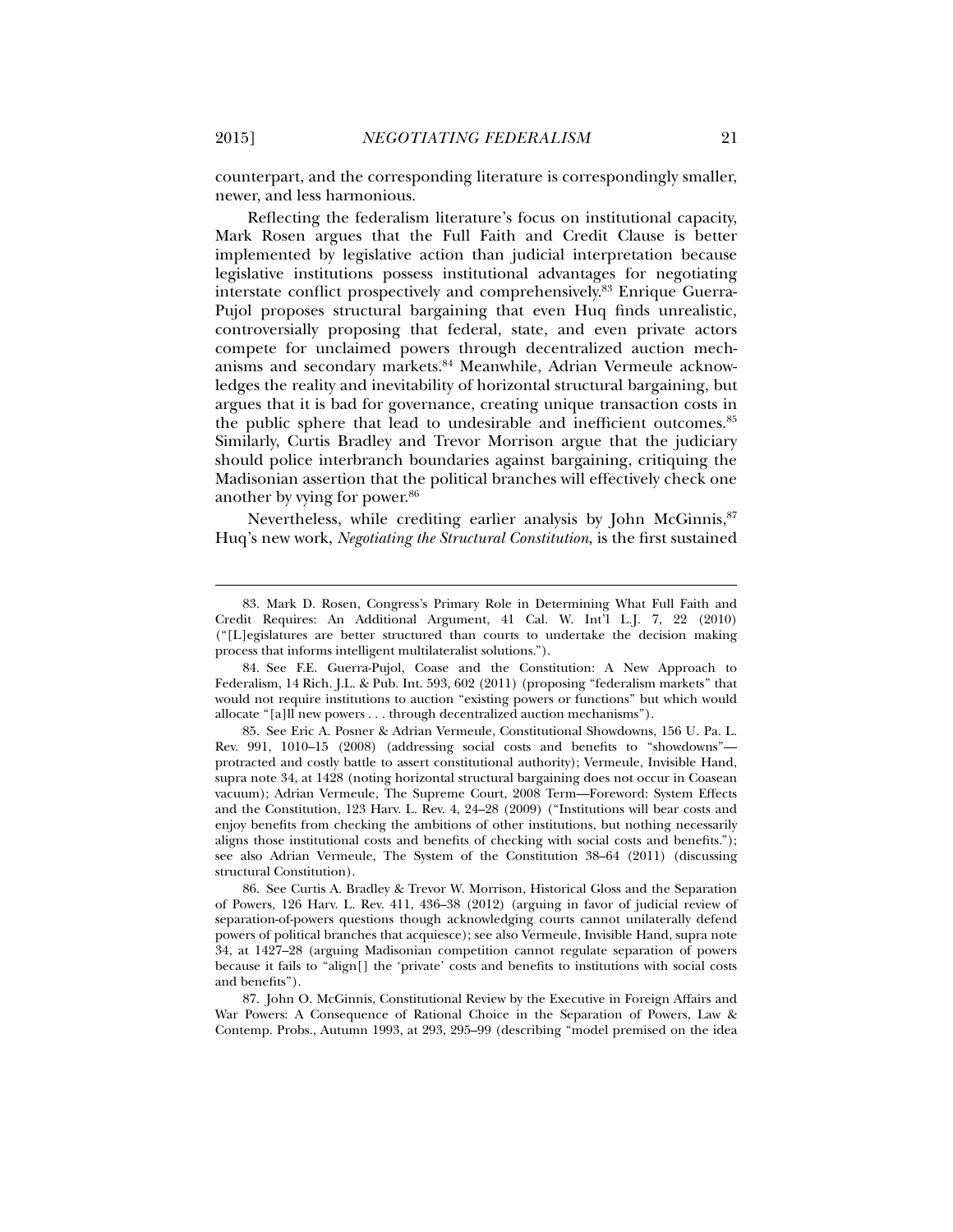treatment of horizontal structural bargaining as a legitimate institutional enterprise. The article builds on Huq's prior scholarly focus on horizontal and vertical separation-of-powers issues, with special interest in horizontal conflicts between the executive branch and the legislative and judicial branches.<sup>88</sup> In earlier work, he generally advocates for more limited judicial review of structural constitutional questions, <sup>89</sup> while acknowledging that limited review may be appropriate for separation-ofpowers challenges brought by harmed institutional actors.<sup>90</sup> His new article demonstrates that horizontal structural bargaining (or "intramural bargaining") is not only unavoidable but potentially beneficial, and that it should be allowed to proceed with minimal judicial review except as needed to curtail a select set of foreseeable harms:

Intermural bargaining of some sort is both inevitable and desirable for two reasons. First, spillover effects and the absence of complete specification of constitutional entitlements both make some mechanism to resolve boundary disputes unavoidable. Bargaining is the obvious solution, at least given a judicialreview regime that requires concrete cases and controversies. Second, the Constitution is not a homeostatic system, but an evolutionary one. The inevitable translation of constitutional concepts forward in time—against the backdrop of shifting institutional, social, and economic circumstances—necessarily generates intermural conflicts, even when the initial text has been completely specified. Bargaining is needed to resolve these conflicts in the first instance. 91

Huq explains that the negotiation of entitlements among governing institutions is inevitable because the text of the Constitution leaves gaps of uncertainty and that it is desirable as a means of resolving spillover areas between clearer realms of executive and legislative authority.92 Taking on the conventional arguments against horizontal bargaining, he argues that the political branches are better positioned than the courts to resolve boundary disputes because they possess superior tools of prospective, comprehensive, and adaptive governing capacity.93 He refutes the

that branches may shape separation of powers doctrine through bargains and accommodation to advance their mutual institutional interests").

 <sup>88.</sup> See supra note 3 (citing Huq's previous work).

 <sup>89.</sup> E.g., Huq, Logic of Collective Action, supra note 3, at 223 (arguing heterogeneity of collective-action dynamics in American federalism may deter judicial intervention); Huq, Removal as Political Question, supra note 3, at 6 ("[J]udicial enforcement of presidential removal authority will not reliably promote presidential control or democratic accountability."); Huq, Standing, supra note 3, at 1440 (arguing federal courts should not permit individual litigants who seek to enforce certain constitutional principles to obtain relief on federalism grounds).

 <sup>90.</sup> See Huq, Standing, supra note 3, at 1440 (arguing institutions should seek to enforce institutional principles themselves rather than relying on individual litigants).

 <sup>91.</sup> Huq, Structural Constitution, supra note 1, at 1656–57.

 <sup>92.</sup> Id. at 1657–63.

 <sup>93.</sup> Id. at 1683–86.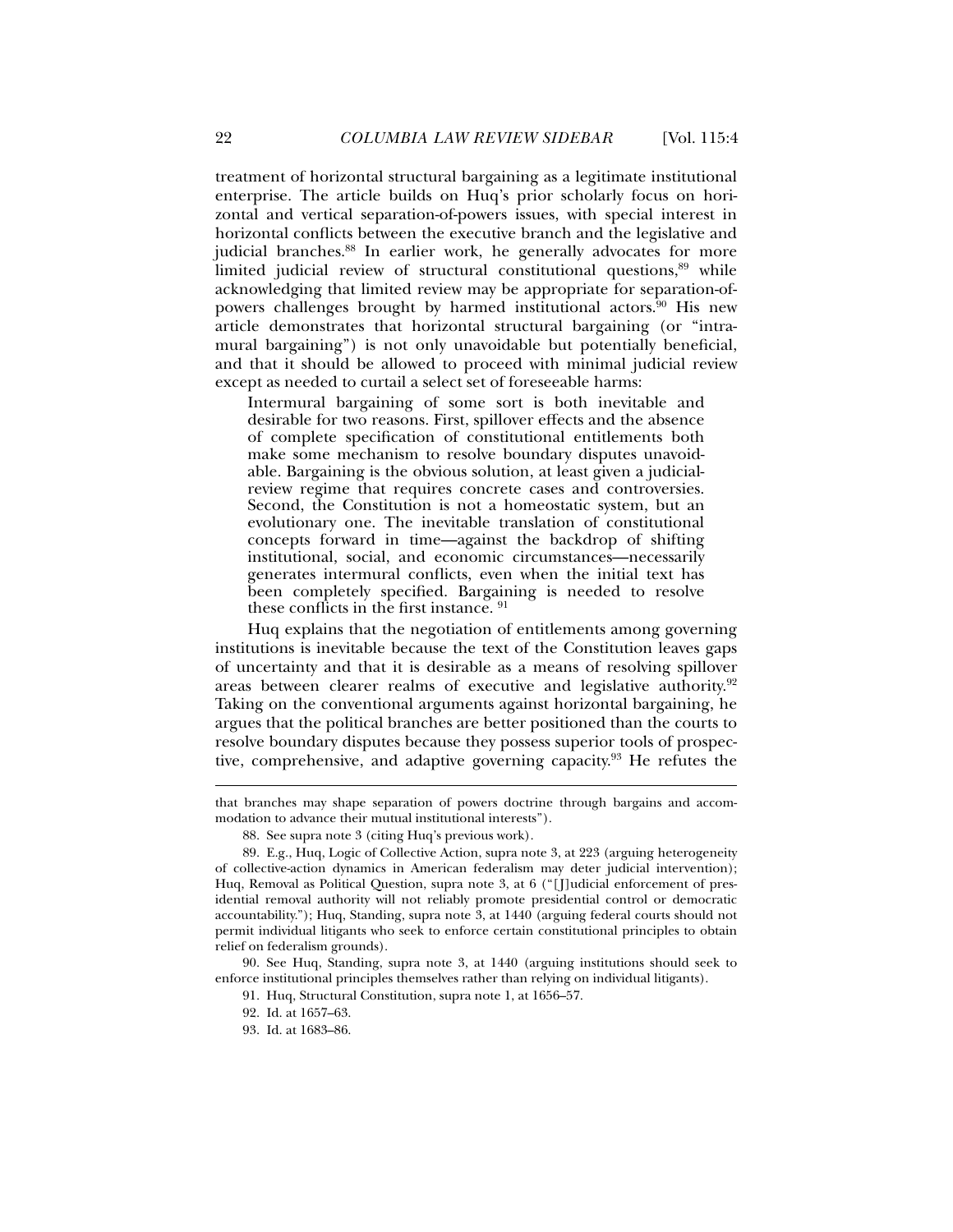assertion that political bargaining will create more undesirable instability in comparison with judicial review, convincingly pointing to the notorious instability of the Court's own separation-of-powers jurisprudence over time.94 Among his most provocative claims is that separation-of-powers doctrines have been exaggerated as a means of preventing tyranny, and should be rejected as a formalistic basis on which to oppose intramural bargaining.95

Huq draws compellingly on pre-ratification legislative history to advance his argument, noting that James Madison had famously proposed that the Constitution's allocation of power among the three branches be explicitly defined as exclusive. $96$  He suggests that the Framers' rejection of Madison's proposal provides evidence that the default entitlements conferred in the Constitution should be considered nonexclusive, and therefore open to later negotiation through intramural bargaining:

It may be tempting to assume that the textual vesting of entitlements should be read as inviolate, so that Congress could never bargain away a sliver of legislative power, the executive could not trade on its veto, and the states could not negotiate away fragments of their sovereignty. But the text of the Constitution contains no rule barring any and all bargaining over institutional powers . . . . Nor is there a negative implication to be drawn from the absence of positive authorization of intermural bargaining. To the contrary, the immediate historical context of ratification supports a favorable view of negotiation over the structural constitution. Madison's proposal to the first Congress that the Constitution's distribution of power among the branches be read as exclusive, precluding any innovations by later generations, was passed by the House but failed in the Senate for now-unknown reasons. The fact that Madison saw a need for such a proposal suggests that the distribution of regulatory allotments between the branches was not exclusive or immutable. The rejection of Madison's proposal to fix those entitlements powerfully suggests that the Constitution's then-extant textual distribution of institutional authorities now should be read as a set of default entitlements subject to alteration by later political-branch negotiation. $97$ 

He shows how the decline of the nondelegation doctrine has facilitated a fuller breadth of intramural bargaining, and argues that the doctrinal rules constraining structural bargaining along the horizontal axis should

 <sup>94.</sup> Id. at 1676.

 <sup>95.</sup> Id. at 1681–82.

 <sup>96.</sup> Id. at 1649.

 <sup>97.</sup> Id. He then points to other examples in which the Constitution creates default rules open to later alternation, including Article III's default rule on federal courts, requiring the existence of the Supreme Court at a minimum but allowing for other inferior federal courts by subsequent congressional establishment. Id. at 1649–51.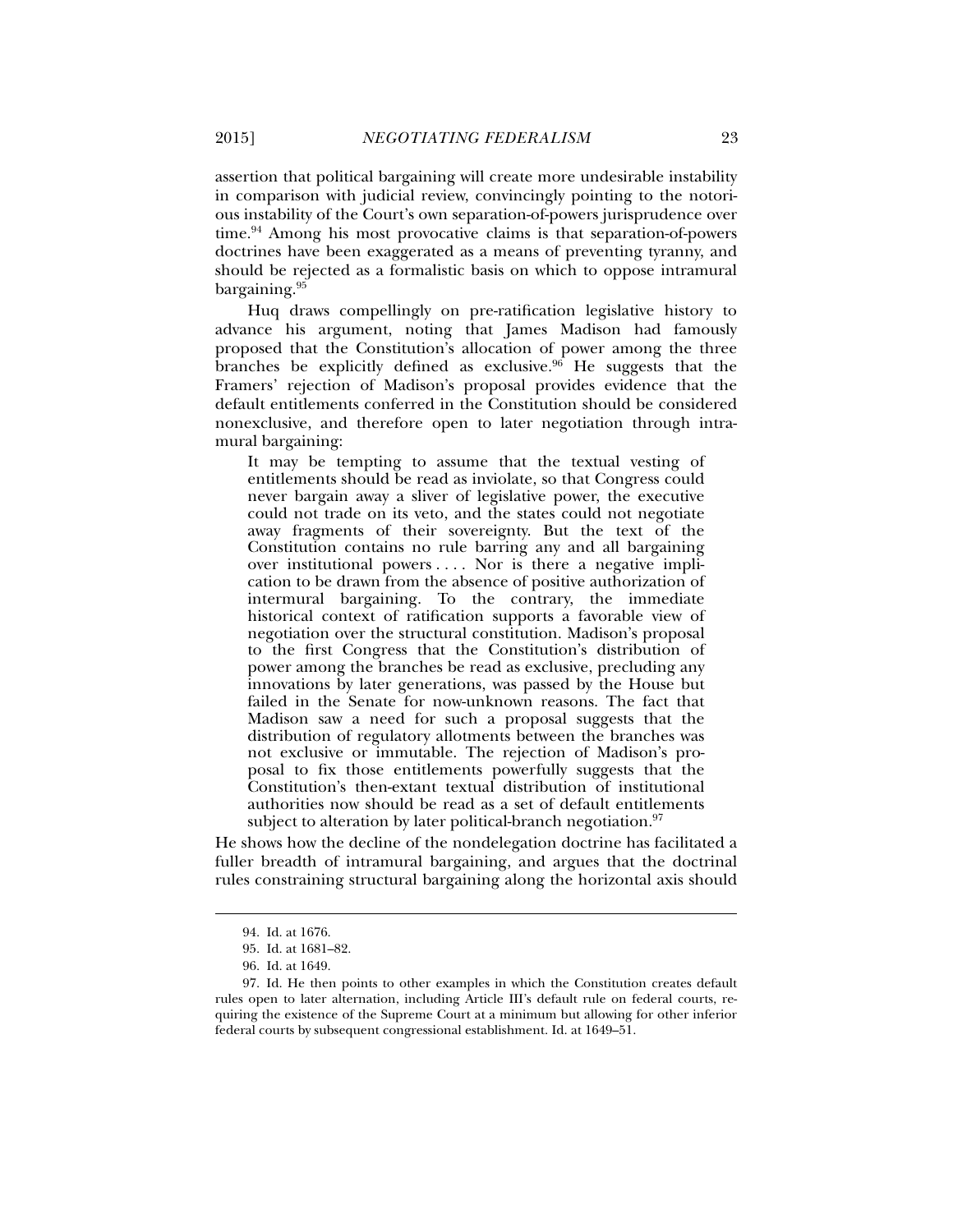be relaxed to allow the kind of bargaining that has become more commonplace along the vertical-federalism axis. He acknowledges that political bargaining may enable troubling externalities and "paternalismwarranting internalities" that might accompany the overaccumulation of power in the executive branch, but concludes that these problems are still best managed through the political process, rather than judicial review.98

# III. POINTS OF CONVERGENCE AND DIVERGENCE

Scholars within the discourse are all arriving at their understanding of negotiated structural governance through different disciplinary prisms, often using different analytical tools. For example, whereas Professor Huq writes from the law-and-economics perspective, my work relies more on the vocabulary of negotiation theory, while Gerken's work is grounded in political theory, and so on. Nevertheless, much of the work is groping toward similar underlying ideas. Overall, three general themes emerge from the new literature: (1) structural bargaining is inevitable in realms of constitutional ambiguity, (2) bargaining is desirable to fill interpretive gaps poorly suited to judicial capacity, (3) judicial review should be limited except where necessary to prevent bargaining abuses that undermine the legitimacy of the process. Differences include the means by which scholars evaluate structural bargaining, and related scholarly dissensus over process- and principle-oriented constitutional analyses.

# A. *Structural Bargaining Is Inevitable*

Scholars of negotiated structural governance generally agree that institutional bargaining is inevitable in the absence of clear constitutional entitlements. All of the authors previously cited acknowledge that structural bargaining takes place among the major institutions of governance, usually in response to uncertainty about which institutional actor is constitutionally privileged in a given context.99 For example, Professor

 <sup>98.</sup> Id. at 1615.

 <sup>99.</sup> See supra Part II (citing various authors who acknowledge structural bargaining takes place). For a snapshot of the literature discussing state–federal bargaining as a fact of American governance, see, e.g., Bagenstos, Anti-Leveraging, supra note 75, at 876, 921 (reviewing bargaining under Affordable Care Act); Bagenstos, Federalism by Waiver, supra note 75, at 1 (same); Bradley & Morrison, supra note 86, at 414, 432 (examining institutional acquiescence and reality of how political branches actually interact); Fahey, supra note 76 (manuscript at 5) (discussing how consent procedures defining manner in which states may elect to participate within programs of cooperative federalism channel deliberation and formation of state preferences); Gerken & Holtzblatt, supra note 77, at 68–69 (arguing judicial review is more practical than political solutions in state-versus-state disputes); Gluck, Our [National] Federalism, supra note 73, at 1999 (discussing judicial federalism and bargaining concerns); Moncrieff, supra note 21, at 302 (discussing states' ability to enter into regulatory compacts); Rodríguez, supra note 74, at 1 (arguing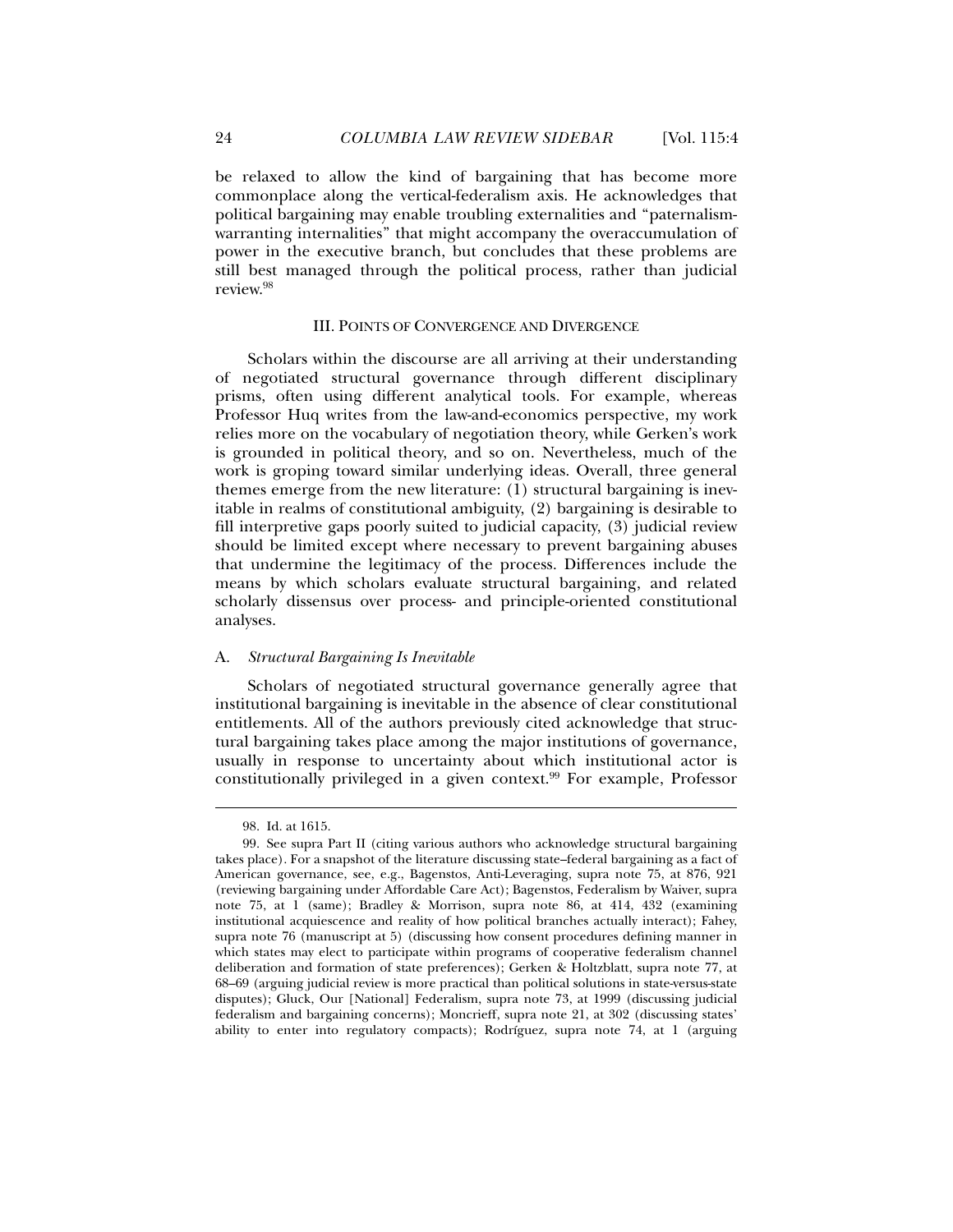Rodríguez argues that the framework the Constitution creates for negotiation is the very thing that makes it possible to surmount the formidable obstacles to good structural governance.100 She observes that "[t]he contours of our federal system are under constant negotiation, as governments construct the scope of one another's interests and powers while pursuing their agendas."<sup>101</sup> Even Professor Vermeule, who disfavors horizontal structural bargaining, openly acknowledges it: "The legislature, President, and judiciary do bargain repeatedly over similar issues, and this produces something that vaguely resembles a marketplace for policies."102 Bradley and Morrison, who are similarly dubious of structural negotiation, acknowledge the fact of interbranch agreements to shift authority beyond constitutional defaults.103

In the vertical context, my own work presents a thickly descriptive account of intergovernmental bargaining as a pragmatic response to vertical jurisdictional uncertainty, beginning with the observation that:

[I]ntergovernmental bargaining offer[s] a means of understanding the relationship between state and federal power that differs from the stylized model of zero-sum federalism that has dominated the discourse to this point, emphasizing winnertakes-all antagonism within bitter jurisdictional competition . . . . But countless real-world examples show that the boundary between state and federal authority is actually negotiated on scales large and small, and on a continual basis. Working in a dizzying array of regulatory contexts, state and federal actors negotiate over both the allocation of policymaking entitlements and the substantive terms of the mandates policy making will impose. [Bargaining] takes place both in realms plagued by legal uncertainty about whose jurisdiction trumps, and in realms unsettled by uncertainty over whose decision *should* trump, regardless of legal supremacy. Reconceptualizing the relationship between state and federal power as one heavily mediated by negotiation demonstrates how federalism practice departs from the rhetoric, and offers hope for moving beyond the paralyzing features of the zero-sum discourse.<sup>104</sup>

federalism does not consist of fixed relationships but instead has its parameters subject to negotiation by relevant actors), Rosen, supra note 83, at 34 (discussing implicit bargaining inherent in DOMA context).

 <sup>100.</sup> Rodríguez, supra note 74, at 2114.

 <sup>101.</sup> Id. at 2094.

 <sup>102.</sup> Vermeuele, Invisible Hand, supra note 34, at 1428.

 <sup>103.</sup> Bradley & Morrison, supra note 86, at 414, 432 ("[A] practice by one branch of government that implicates the prerogatives of another branch gains constitutional legitimacy only if the other branch can be deemed to have 'acquiesced' in the practice over time.").

 <sup>104.</sup> Ryan, Tug of War, supra note 8, at 267–68; Ryan, Negotiating Federalism, supra note 8, at 4–5. The work goes on to demonstrate ten different forms of state–federal bargaining, some of which respond directly to constitutional uncertainty and others to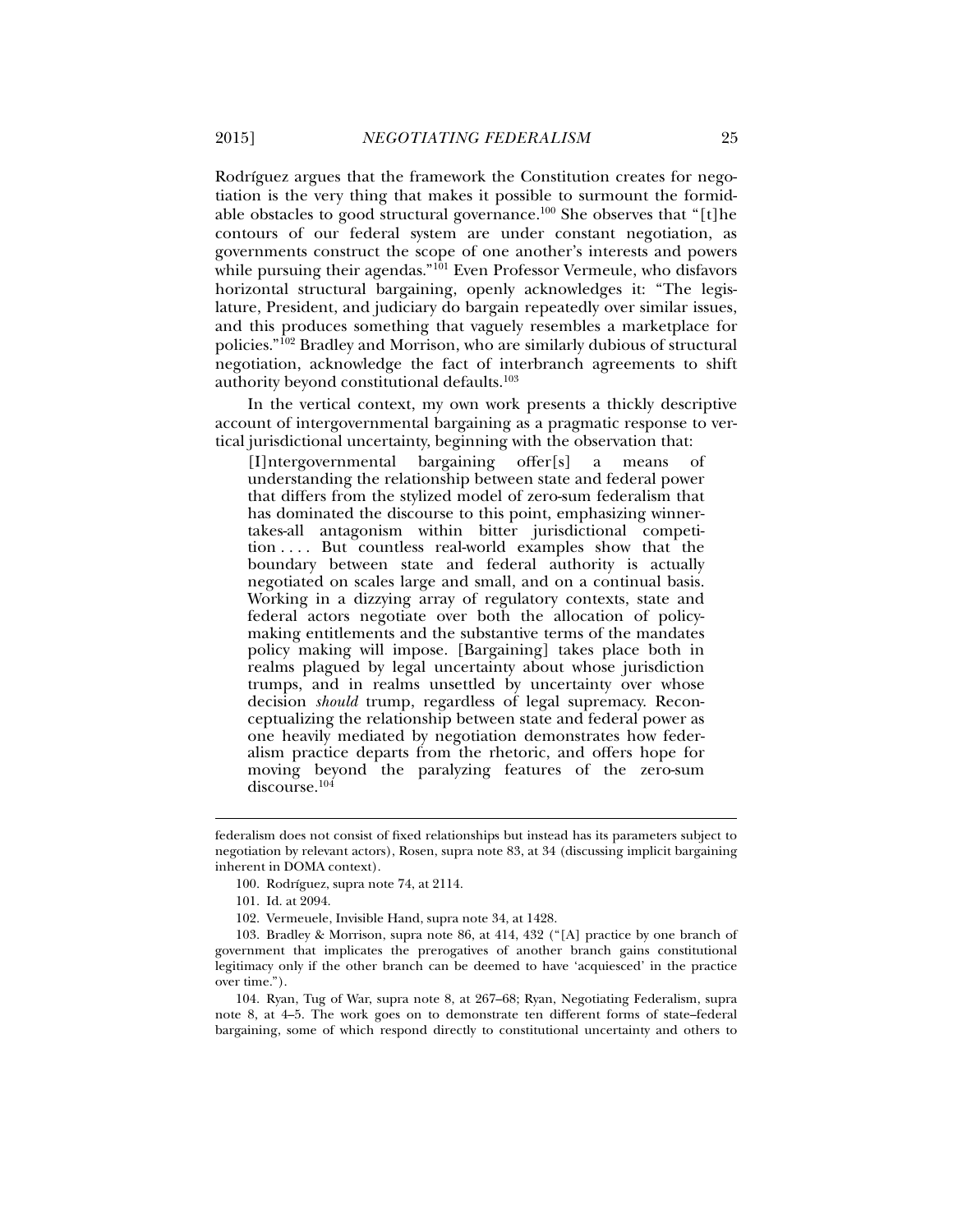As theorists became mired in debate over how to resolve intergovernmental regulatory competition, I explain, the actual regulators working in vertically contested contexts "learned to confront jurisdictional uncertainty simply by negotiating through it."105

Negotiated-governance scholars further agree that the constitutional vagueness that engenders structural bargaining is equally inevitable, because the text of the Constitution cannot account for every possible ambiguity. Borrowing from the vocabulary of property law, Professor Huq explains the resulting problem as one of constitutional "spillovers", or realms of law in which the exercise of constitutionally legitimate authority by one institutional actor nevertheless encroaches upon the exercise of legitimate authority by another institutional actor.<sup>106</sup> He analogizes to real property law, which often wrestles with the question of where to assign the costs of mitigating spillover effects, but notes that the constitutional context differs because there is usually no "natural or intuitive answer."107

Demonstrating spillovers among the jurisdictional boundaries between the three branches of government, Huq identifies the horizontal ambiguity implied by the Court's removal jurisprudence, which seeks to resolve overlap between the President's power to take care that the laws are enforced and Congress's Necessary and Proper power to structure the executive branch.<sup>108</sup> The Court's separation-of-powers jurisprudence showcases constitutional spillovers even more directly, requiring judicial distinctions between legislative and executive function in cases

political uncertainty in the shadow of constitutional uncertainty. Ryan, Tug of War, supra note 8, at 282; see also Ryan, Negotiating Federalism, supra note 8, at 26–27 (organizing ten identified ways state and federal actors negotiate into "three overarching categories of conventional examples, negotiations to allocate authority, and joint policy-making negotiations").

 <sup>105.</sup> Ryan, Tug of War, supra note 8, at 266–67; Ryan, Negotiating Federalism, supra note 8, at 5.

 <sup>106.</sup> Huq, Structural Constitution, supra note 1, at 1657 (explaining boundaries of institutional entitlements are unclear, and "Constitution . . . does not resolve all potential questions concerning the allocation of endogenously defined entitlements").

 <sup>107.</sup> Id. ("As in real property, questions about how to assign the costs of mitigating spillover effects arise. Unlike in the real-property context, however, the allocation of spillover-related costs will often lack a natural and intuitive answer. Instead, the resolution of such costs is best achieved through intermural bargaining . . . ."). Citing Coasean bargaining theory, he observes that sometimes when "the use of one entitlement has a spillover effect on the use of another entitlement, there is no obvious, natural, or inevitable way to parcel out the entitlements. It is simply 'not useful to speak of one party to an externality as being the cause of any problem of incompatible demands.'" Id. at 1658 (quoting Thomas W. Merrill & Henry E. Smith, Making Coasean Property More Coasean, 54 J.L. & Econ. S77, S95 (2011)).

 <sup>108.</sup> Id. at 1660 ("To analyze removal disputes as raising solely the powers of one or the other elected branch is to gloss over the question of how institutional borders are to be drawn when the text engenders overlap.").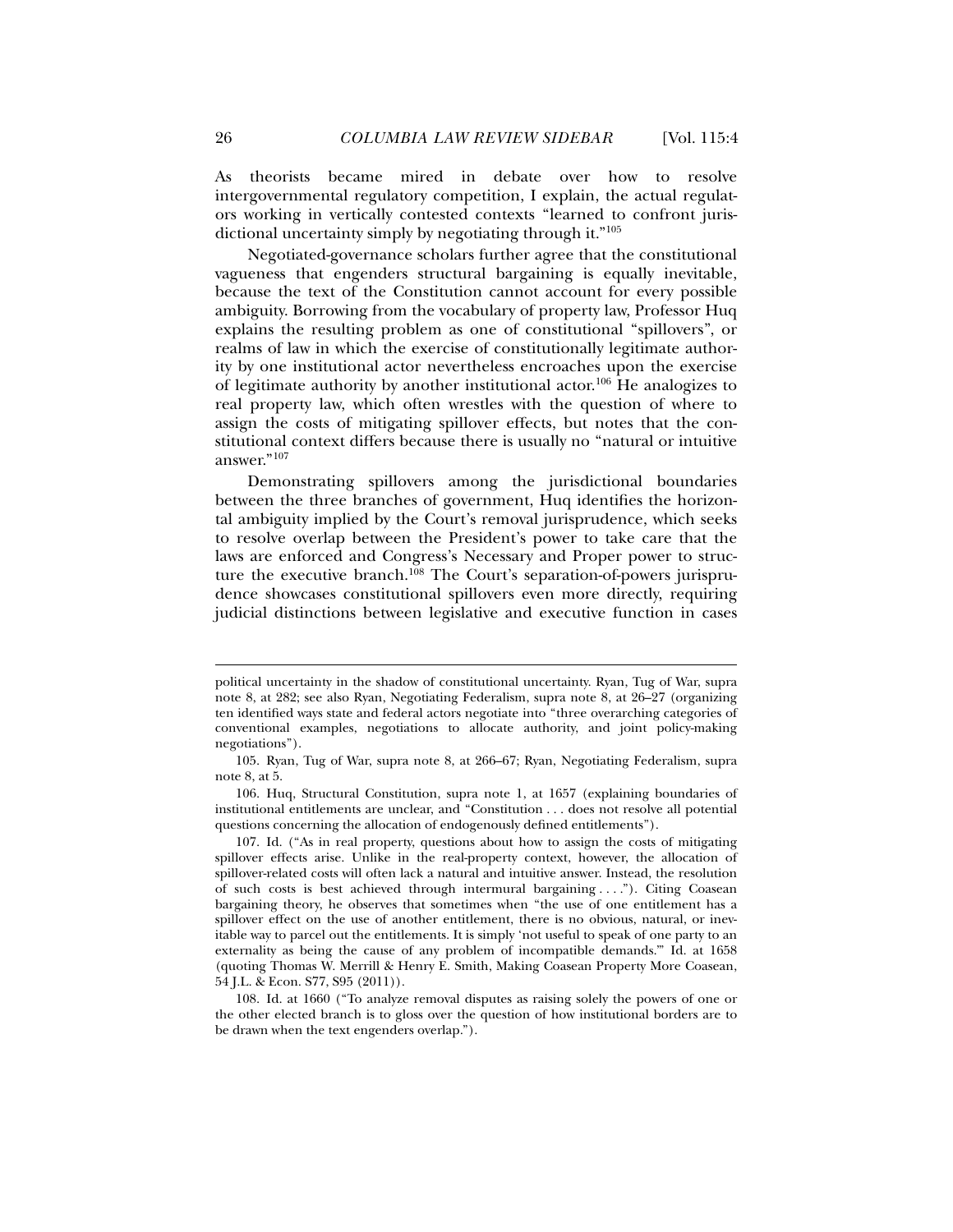interpreting the legislative veto, line-item veto, lockbox rules, and sequester.<sup>109</sup> Yet, as Huq explains,

The concepts of "legislative" and "executive" cannot be applied to the complexities of observed governance in ways that yield resolving clarity. As Justice Stevens recognized in his *Bowsher* concurrence, "governmental power cannot always be readily characterized with only one of  $\dots$  three labels."  $\dots$  Efforts by the Court to determine whether and how to separate government functions have dominated debates in constitutional theory since the Founding. Indeed, for all the weaknesses of his separation-of-powers theory, Madison must be credited with anticipating the pervasiveness of spillovers between branches. In a flash of gloomy candor, Madison in The Federalist No. 37 observed that "no skill in the science of government has yet been able to discriminate and define, with sufficient certainty, [the] three great provinces—the legislative, executive, and judiciary." Anti-Federalist opponents of ratification concurred, but took exception to the "vague and inexplicit" boundaries between branches.<sup>110</sup>

As Huq concludes, "[a]bsent some novel theoretical account of how to decompose the Constitution into clear and distinct elementary particles—an account that eluded the Founders—boundary disputes between branches and between governments recognized in the Constitution will remain pervasive."111

My own work characterizes the problem of vertical constitutional uncertainty as one of regulatory overlap in a "gray area" of interjurisdictional concern, where both state and federal actors have simultaneously legitimate regulatory interests or obligations. *Federalism and the Tug of War Within* derives this problem from the three grammatical clauses of the Tenth Amendment, $112$  which effectively establish that the Constitution (1) delegates some powers to the national government, (2) prohibits some to the states, and (3) reserves those that fit in neither of these two categories to the states (or perhaps the people).<sup>113</sup> However, it explains, "neither the Tenth Amendment nor the Supremacy Clause nor any other provision in the Constitution decisively resolves whether there may also be regulatory spaces in which *both* the states and the federal government may operate," if they have not been otherwise assigned by unambiguous limitation or preemption.<sup>114</sup> It is this realm of jurisdictional overlap that generates so much uncertainty in federalism, but the Constitution itself provides no answer:

 <sup>109.</sup> Id. at 1661.

 <sup>110.</sup> Id. at 1661–62 (citations omitted).

 <sup>111.</sup> Id. at 1662.

 <sup>112.</sup> U.S. Const. amend. X.

 <sup>113.</sup> Ryan, Tug of War, supra note 8, at 10–11.

 <sup>114.</sup> Id.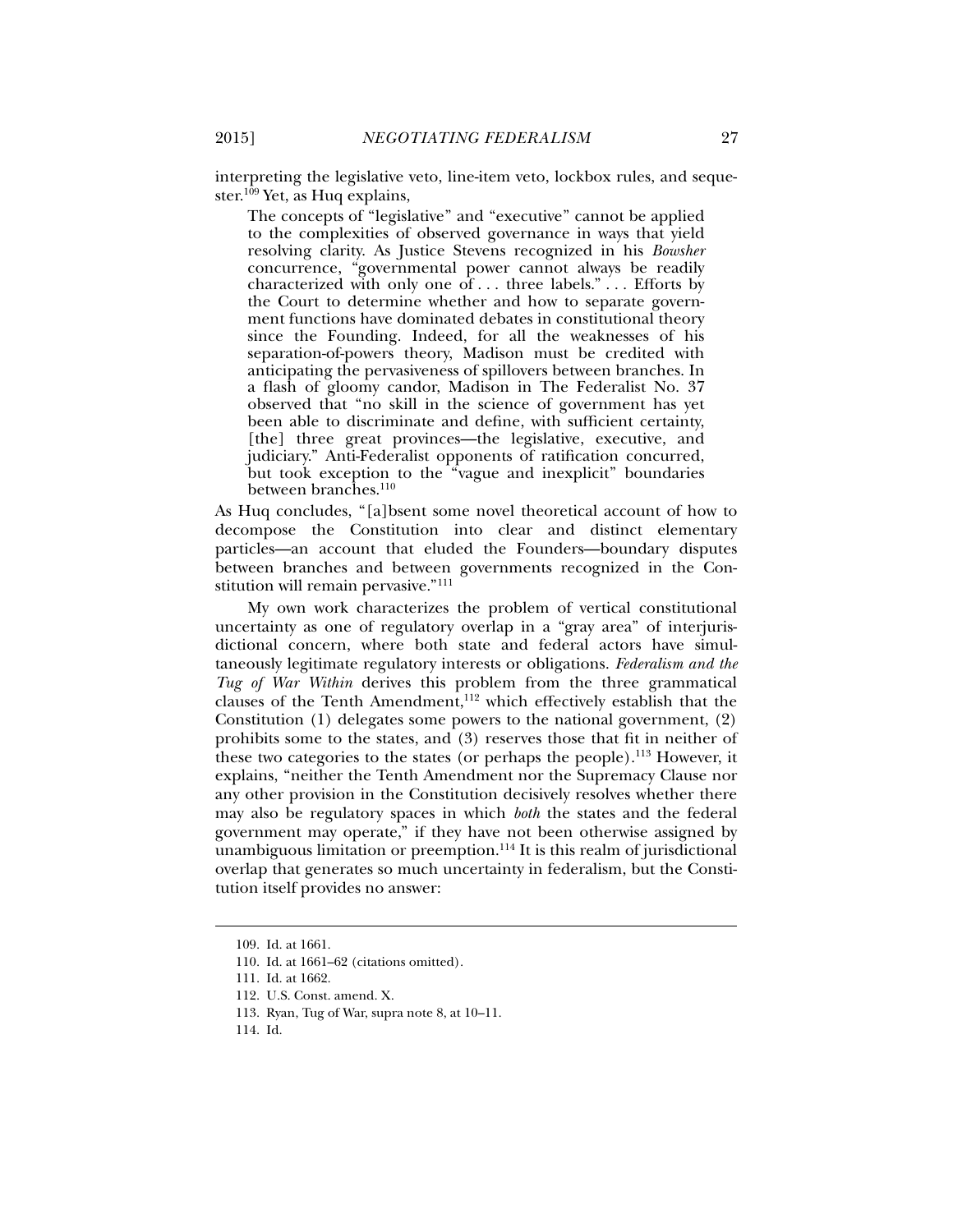Drawing the conclusion that the Constitution allows for overlapping regulatory space requires an interpretive leap, but so does the extrapolation of mutually exclusive spheres of authority. Either conclusion demands application of some exogenous theory about what American federalism means, or what, in essence, federalism is *for*. The fact that we have relied on one theory or another to resolve the matter—in ways that may eventually come to seem obvious if only by virtue of their repetition—does not negate the role of federalism theory in getting us to that interpretive point. And when the Constitution leaves open multiple possibilities, interpretive choices are inevitable.<sup>115</sup>

Federalism theory is therefore critical to the interpretive enterprise; without it, there is simply no way forward. And for this reason, the unfolding literature rightly demands that we revisit the conclusory analyses of previous federalism theory with tempered skepticism.

## B. *Structural Bargaining Can Be Desirable*

A second emerging theme among the literature is that such bargaining is not only inevitable, it can also be desirable—or at least the best choice among alternatives. With some dissenters, most authors argue that structural bargaining by the political branches is especially valuable when the decisionmaking called for is better matched to politicalgovernance capacity than the more limited judicial skillset. As Professor Rosen observes in the interbranch context, the primary institutional advantage of legislative action is that, unlike the Supreme Court, Congress can "address multiple related issues simultaneously, thereby allowing negotiated compromises across related topics."116 In the verticalfederalism context, Professor Bagenstos notes that negotiations in which the federal executive grants state exemptions to congressional statutes offers benefits to all institutional actors that can only be achieved by political bargaining.117 In the horizontal-federalism context, Gerken and Holtzblatt argue that even the friction caused by judicially unresolved horizontal spillovers among the states is beneficial for prodding political actors "to do what they are supposed to do: politic, find common ground, negotiate a compromise."118

Professor Huq similarly contends that political bargaining is desirable because the political branches can act prospectively to resolve boundary disputes, creating less deadweight loss and greater predictability of process for the future. He adds that elected officials also have better democratic credentials than federal judicial actors.<sup>119</sup> In contrast,

 <sup>115.</sup> Id.

 <sup>116.</sup> Rosen, supra note 83, at 34.

 <sup>117.</sup> Bagenstos, Federalism by Waiver, supra note 75, at 1.

 <sup>118.</sup> Gerken & Holtzblatt, supra note 77, at 63.

 <sup>119.</sup> Huq, Structural Constitution, supra note 1, at 1683.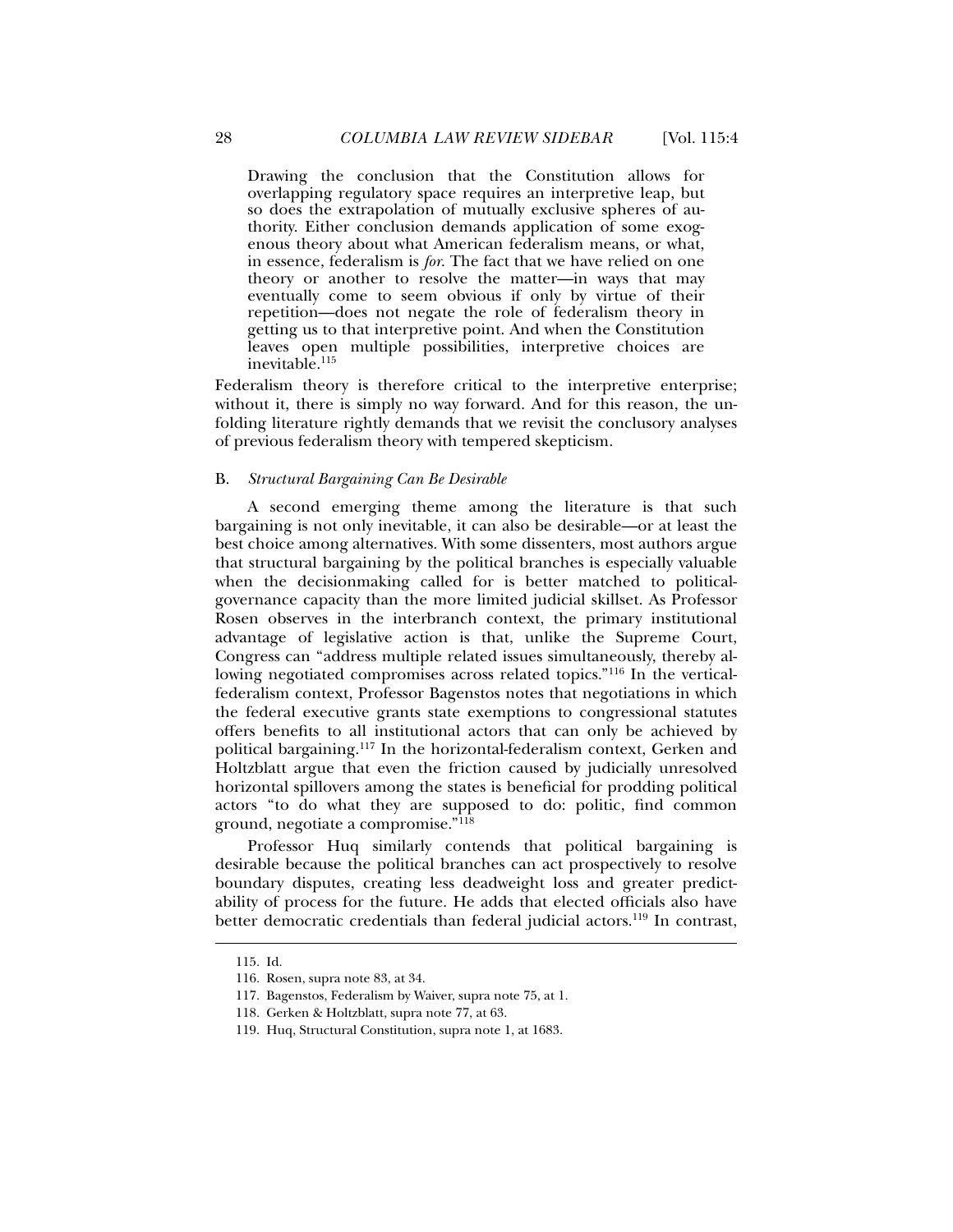the judiciary can respond only retrospectively, after a conflict has arisen and the institutional actors have already committed to some course of action, and with tools that are "clumsy, costly, and prone to manipulation."120 Moreover, he argues that judicial review of structural dilemmas is more likely to destabilize the field than political bargaining:

[M]any institutional border disputes arise when neither constitutional text nor original understanding provides univocal answers. As a result, judicial resolution of intermural border disputes tends to pivot on contentious, highly controverted theories of constitutional interpretation . . . . It is by no means clear that recourse to grand constitutional theory is a superior decisional procedure to bargaining. Disputes that turn on historical evidence and constitutional theory will tend to be expensive to litigate. Ex ante, they produce uncertainty. There is also no guarantee that dueling grand theories of constitutional design yield anything other than a "draw." On the contrary, observed patterns of ideological voting on the Supreme Court may raise a concern that the wide array of historical, theoretical, and precedential material from which answers can be derived leaves large free rein for judges' priorities. As a result, reliance on grand theory to settle institutional-border disputes might undermine the predictability of dispute resolution. Judicial resolution, in short, is not necessarily a stabilizing force.<sup>121</sup>

Huq further notes that judicial review usually only occurs when an aggrieved party (a "disgruntled defector") invokes it, which may not be the best means of selecting cases for review on the basis of the overall public interest.122

Critically, Huq's support for political bargaining is not only rooted in the failures of judicial capacity to cope with structural uncertainty at the margins of textual directives. He further argues that this marginal constitutional indeterminacy is itself desirable, because the structural framework itself is constructed in anticipation of the needs for change and adaptation over time. As he explains, "the Constitution is not a homeostatic system, but an evolutionary one." He continues, "[t]he inevitable translation of constitutional concepts forward in time—against the backdrop of shifting institutional, social, and economic circumstances—necessarily generates intermural conflicts, even when the initial text has been completely specified. Bargaining is needed to resolve these conflicts in the first instance."123 He argues that the political branches possess the best capacity for negotiating the needed adaptation, and he observes that bargaining has grown especially important because the

 <sup>120.</sup> Id. at 1676.

 <sup>121.</sup> Id.

 <sup>122.</sup> See id. at 1677 (suggesting parties who challenge intermural settlements in court may have ulterior agendas).

 <sup>123.</sup> Id. at 1656–57.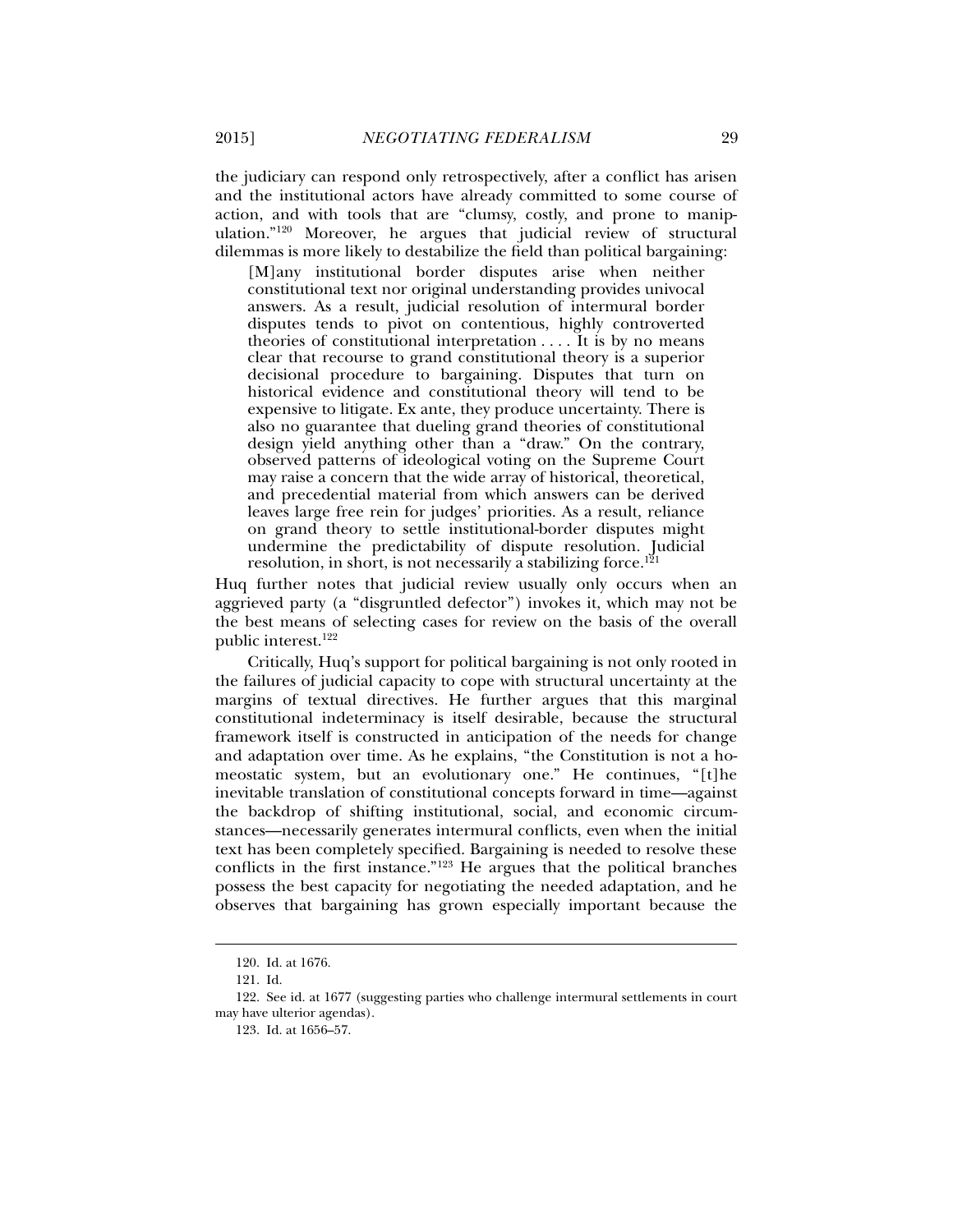Article V amendment process is notoriously preclusive of change.<sup>124</sup> For Huq, the possibility of structural bargaining thus stabilizes the system against economic and social crisis.125

My work in the vertical context shares Huq's assessment of the comparable capacity of judicial and political actors for coping with uncertain structural boundaries.<sup>126</sup> Troubling governance paralysis after famous instances of judicial intervention in federalism bargaining give us reason to question the value of these judicially enforceable constraints in comparison to the judicially invalidated results of political bargaining.127 Still, my own claim extends beyond the suggestion that political bargaining deserves deference because it will produce more socially desirable results than judicial review. In addition, my claim makes the more ambitious proposal that political bargaining can sometimes perform the task of constitutional interpretation better than judicial review.

Indeed, this is the critical normative claim of *Negotiating Federalism* and *Federalism and the Tug of War Within*: that federalism bargaining is not only a pragmatic solution to a problem of doctrinal uncertainty; it can also become, itself, a legitimate way of *interpreting* the Constitution's federalism directives, and more faithfully than is possible by unitary judicial review.<sup>128</sup> When we understand constitutional interpretation as any means of constraining public institutions to act consistently with constitutional directives, then:

Federalism bargaining achieves interpretive status when it procedurally incorporates not only the consent principles that legitimize bargaining in general, but also the fundamental federalism values that should guide federalism interpretation in any forum. After all, the core federalism values are essentially

125. Id. Huq further elaborates that:

Unable to adjust the text through Article V without exorbitant transaction costs, institutional actors have strong incentives to bargain among themselves to reach stable outcomes. Entrenchment at the level of specific politicians and factions, as opposed to at the constitutional level, creates a motivation to fashion workable governance arrangements and to find adaptations to new circumstances. Paradoxically, negotiated change may stabilize the overall constitutional dispensation by staving off economic or social crisis. On this view, stability under conditions of social, economic, and geopolitical flux is not obtained by resisting new institutional arrangements.

 <sup>124.</sup> See Huq, Structural Constitution, supra note 1, at 1665 (arguing preclusive difficulty of constitutional change through Article V renders intermural bargaining "exceptionally salient channel" for institutional dispute resolution); supra notes 119–122 (summarizing Huq's arguments in favor of political branch resolution of intermural conflicts).

Id.

 <sup>126.</sup> E.g., Ryan, Tug of War, supra note 8, at 230, 296–300, 329–33, 366–67.

 <sup>127.</sup> See id. at 226–30 (describing failed radioactive-waste management policies after Supreme Court's partial invalidation of Low Level Radioactive Waste Policy Act).

 <sup>128.</sup> Ryan, Tug of War, supra note 8, at 269–70; Ryan, Negotiating Federalism, supra note 8, at 9–10.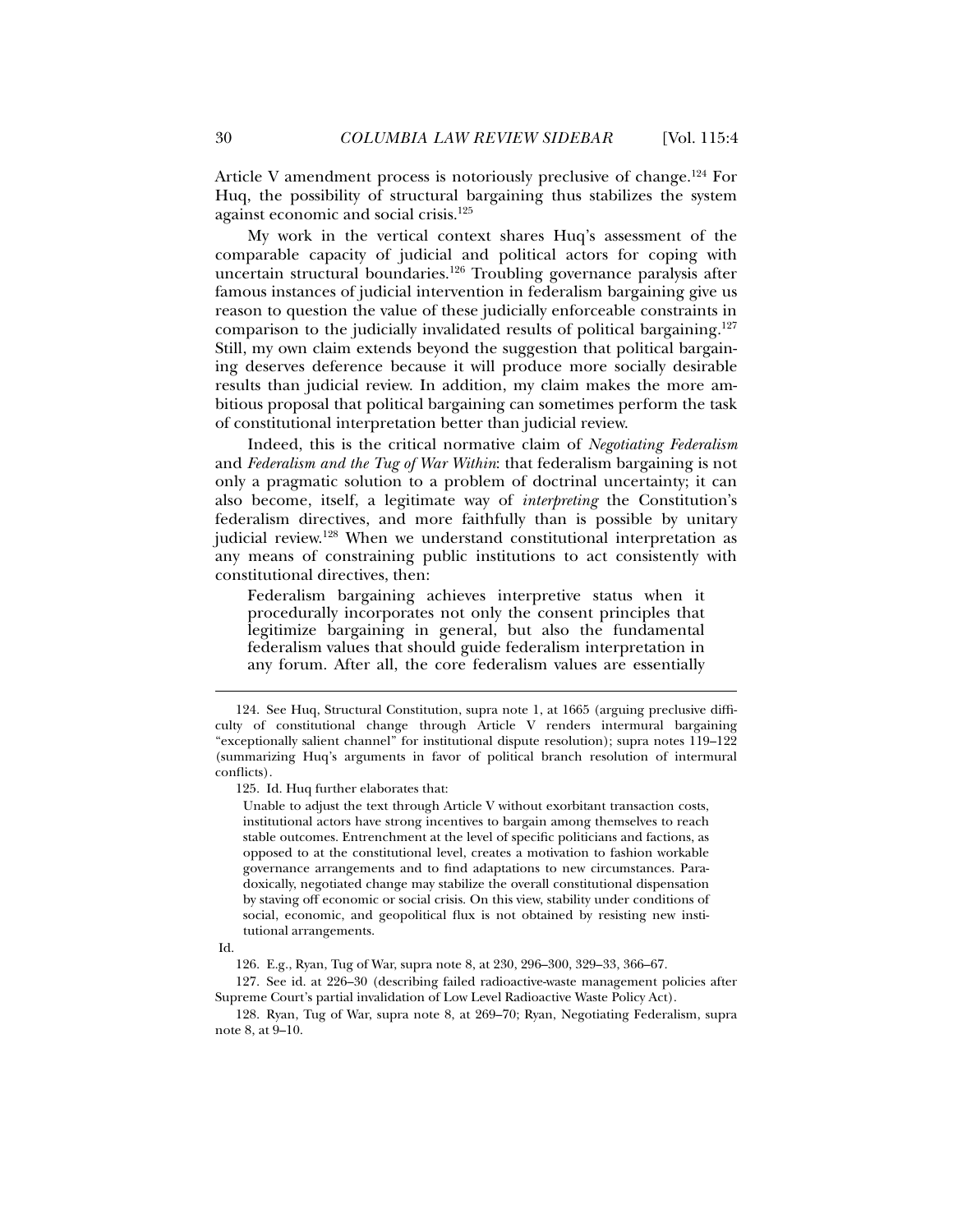realized through good governance procedure .... Incorporating these values into the bargaining process allows negotiators to interpret federalism directives procedurally when consensus on the substance is unavailable . . . . Bargaining that procedurally safeguards rights, enhances participation, fosters innovation, and harnesses interjurisdictional synergy accomplishes what federalism is designed to do—and what federalism interpretation is ultimately for. As such, it warrants interpretive deference from a reviewing court, or any branch actor interrogating the result. Of course, not all federalism bargaining will do so. Bargaining that allocates authority through processes that weaken rights, threaten democratic participation, undermine innovation, and frustrate problem solving is not consistent with federalism values, and warrants no interpretive deference. The more consistency with these values of good governing process, the more interpretive deference is warranted; the less procedural consistency with these values, the less interpretive deference is warranted.<sup>129</sup>

By this view, political bargaining is desirable not only because political institutions possess the capacity to produce socially optimal results in comparison with judicially mediated allocation.130 It is also desirable because, at least in the federalism context, the process of bilaterally negotiated agreement is more consistent with the underlying principles of good governance that the constitutional separation-of-powers is intended to foster. As I observe, "[d]rawing on the procedural application of fair bargaining and core federalism values, bilaterally negotiated governance opens possibilities for filling inevitable interpretive gaps left by judicial and legislative mandates. Indeed, it has been doing so all along."131

Nevertheless, a few authors are less convinced that structural bargaining is ever useful, especially in the horizontal context. For example, Professor Vermeule argues that "[t]here is no systematic reason to think that this sort of bargaining will produce efficient outcomes . . . or other benefits such as the protection of liberty."132 He notes that the Coase theorem is inapplicable to the separation-of-powers context due to "externalities that cannot always be internalized through bargaining" and significant transaction costs, including "all manner of posturing,

 <sup>129.</sup> Ryan, Tug of War, supra note 8, at 349; Ryan, Negotiating Federalism, supra note 8, at 113.

 <sup>130.</sup> See supra notes 67–78 (citing new wave of scholarship examining importance of bargaining in federalism context).

 <sup>131.</sup> Ryan, Tug of War, supra note 8, at 270.

 <sup>132.</sup> Vermeule, Invisible Hand, supra note 34, at 1428.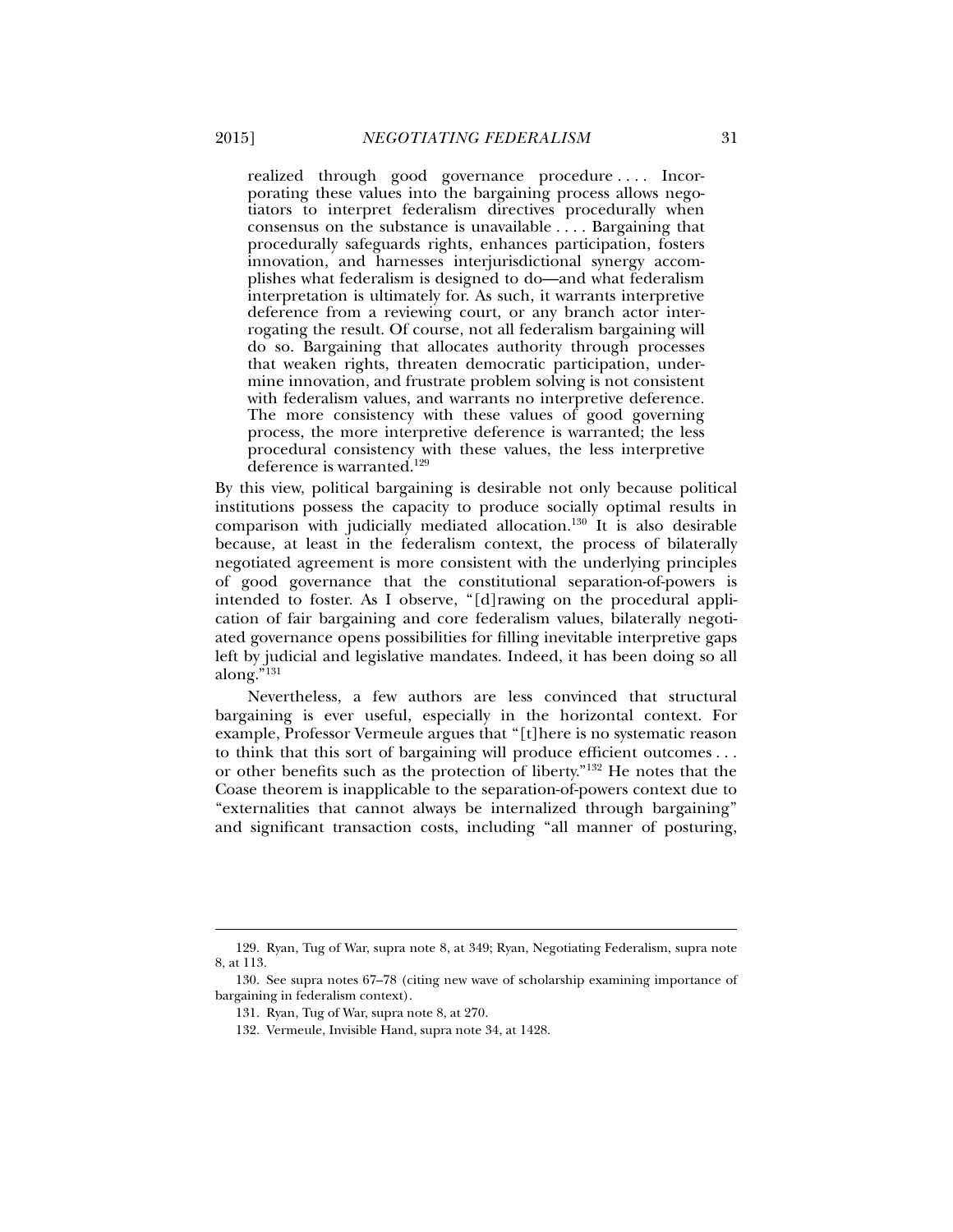pandering, bluffing, brinkmanship, and holdouts."133 Bradley and Morrison are similarly concerned.134

## C. *Judicial Review Should be Limited, but Potentially Available*

Reflecting the majority view among negotiated-governance scholars that structural bargaining can be useful, most of the literature is skeptical of the role of judicial review of political bargaining.135 In the vertical context, Moncrieff argues that "federalism enforcement should be left primarily to the more democratically legitimate branch: the legislature."136 Bulman-Pozen notes that dual federalism has always insisted on judicial review as a means of retaining state power, but that "integration of state and federal actors safeguards the separation of state and federal action."137 In the horizontal context, Rosen argues that the institutional limitations of the judiciary lead to both under- and over-enforcement of the Full Faith and Credit Clause and that Congress should thus provide primary supervision.138 Most of these scholars agree that while courts are good at interpreting legal rules retrospectively to resolve a specific dispute, they lack the institutional capacity to proactively manage institutional boundary disputes in vague and evolving constitutional contexts.

However, and in contrast to the previous literature emphasizing structural safeguards by the political process, many authors in the new negotiated governance literature allow for some degree of judicial intervention to police the most foreseeable harms of political bargaining. Unsurprisingly, Bradley and Morrison openly favor judicial review of separation-of-powers disputes,<sup>139</sup> but even authors more tolerant of political bargaining see a role for the judiciary. Moncrieff argues that while the judiciary should mostly defer to Congress, it should provide review for "extreme violations" of cost–benefit federalism.140 Fahey assumes that judicial review of consent procedures is appropriate and argues that the Court should clarify its test for policing procedural bargaining harms.<sup>141</sup> Gluck queries the extent to which state and federal

 <sup>133.</sup> Id.

 <sup>134.</sup> See Bradley & Morrison, supra note 86, at 415–16 (arguing dynamics of modern congressional–executive relations undermine claims that institutional acquiescence reflects interbranch agreements).

 <sup>135.</sup> See id. at 457 (suggesting courts are uniquely ill-equipped to meddle with practices emerging from interbranch bargains).

 <sup>136.</sup> Moncrieff, supra note 21, at 311.

 <sup>137.</sup> Bulman-Pozen, From Sovereignty and Process, supra note 71, at 2014.

 <sup>138.</sup> Rosen, supra note 83, at 8, 18.

 <sup>139.</sup> See Bradley & Morrison, supra note 86, at 415 (acknowledging judicial review may not be realistic in some circumstances but nevertheless attempting to justify greater judicial review of separation-of-powers disputes).

 <sup>140.</sup> Moncrieff, supra note 21, at 316.

 <sup>141.</sup> Fahey, supra note 76 (manuscript at 33, 43, 55) (acknowledging "litigation may be less effective at policing inappropriate acts of omission by the designated consenter,"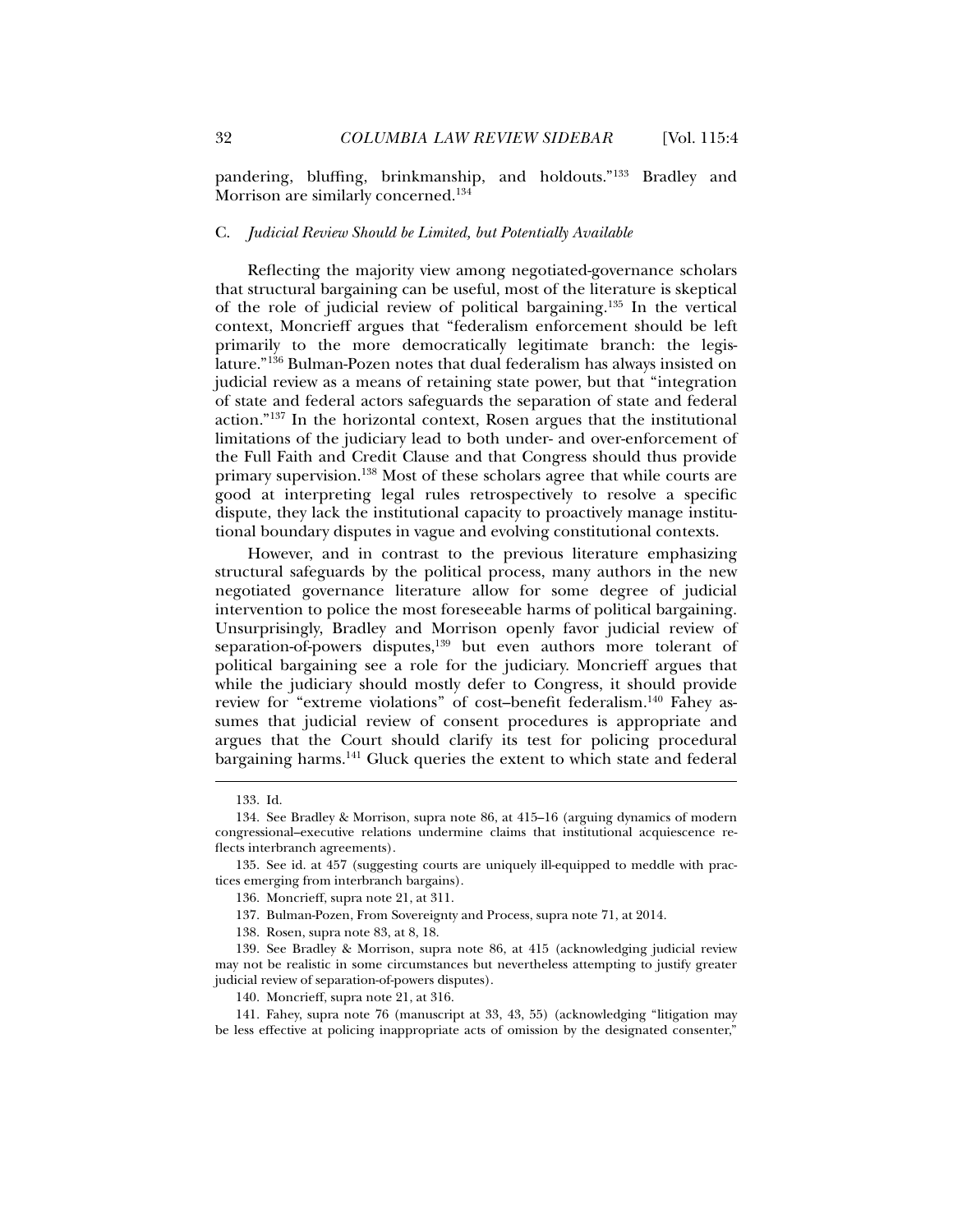courts should review cooperative federalism regimes, while noting that many have yet to recognize the issues raised there as legitimate questions for federalism doctrine.142 Gerken and Holtzblatt observe that, while political safeguards are the best spillover corrective in horizontal federalism, judicial review "provides a level of finality and certitude that the rough and chaotic realm of politics cannot."143 Rossi advocates for judicial deference to regulatory bargaining in general, but supports judicial safeguards when "private behavior influences the regulatory forum."144

Similarly, although the thrust of my proposal is to reduce judicial interference with federalism bargaining, the proposal nevertheless preserves a limited role for judicial review to police for bargaining abuses and scrutinize processes that are not consistent with federalism's values. Observing that the interpretive value of vertical political bargaining is enhanced by the horizontal check of judicial review, I argue:

The availability of limited judicial review strengthens the institution of federalism bargaining in a variety of ways. The potential for neutral judicial oversight smooths leverage imbalances and due process problems that could otherwise frustrate mutual consent, compromise checks and balances, and hinder local participation. Judicial review gives procedural requirements for accountability and transparency enforceable bite. Just as parties to a contract bargain more efficiently when secure in the knowledge that fair bargaining norms are protected by contract law, so too will federalism bargaining parties negotiate more productively when secure that the process must be consistent with constitutional and fairness norms. Contrasted with pure political safeguards, interpretive work by the political branches that is made falsifiable by judicial review will command greater political respect. Moreover, to the extent that the carrot of judicial deference provides meaningful incentive to engineers and participants, the proposal will encourage intergovernmental bargaining that better harmonizes with federalism values, advancing the goals of federalism itself.<sup>145</sup>

Nevertheless, the proposal notes that judicial review of federalism-based challenges to the products of structural bargaining should be limited by a threshold inquiry for interpretive integrity, sheltering instances where

and "consent procedures represent a failure of the federal political process [also] ripe for a political solution" (emphasis omitted)).

 <sup>142.</sup> See Gluck, Federal Statutes, supra note 21, at 1750–52 (suggesting federal–state statutory implementation relationships are "the critical federal relationships of the statutory era" and criticizing judicial review for "inject[ing] significant uncertainty" into these regimes).

 <sup>143.</sup> Gerken & Holtzblatt, supra note 77, at 68.

 <sup>144.</sup> Rossi, supra note 79, at 239.

 <sup>145.</sup> Ryan, Tug of War, supra note 8, at 350–51; Ryan, Negotiating Federalism, supra note 8, at 114–15 (same).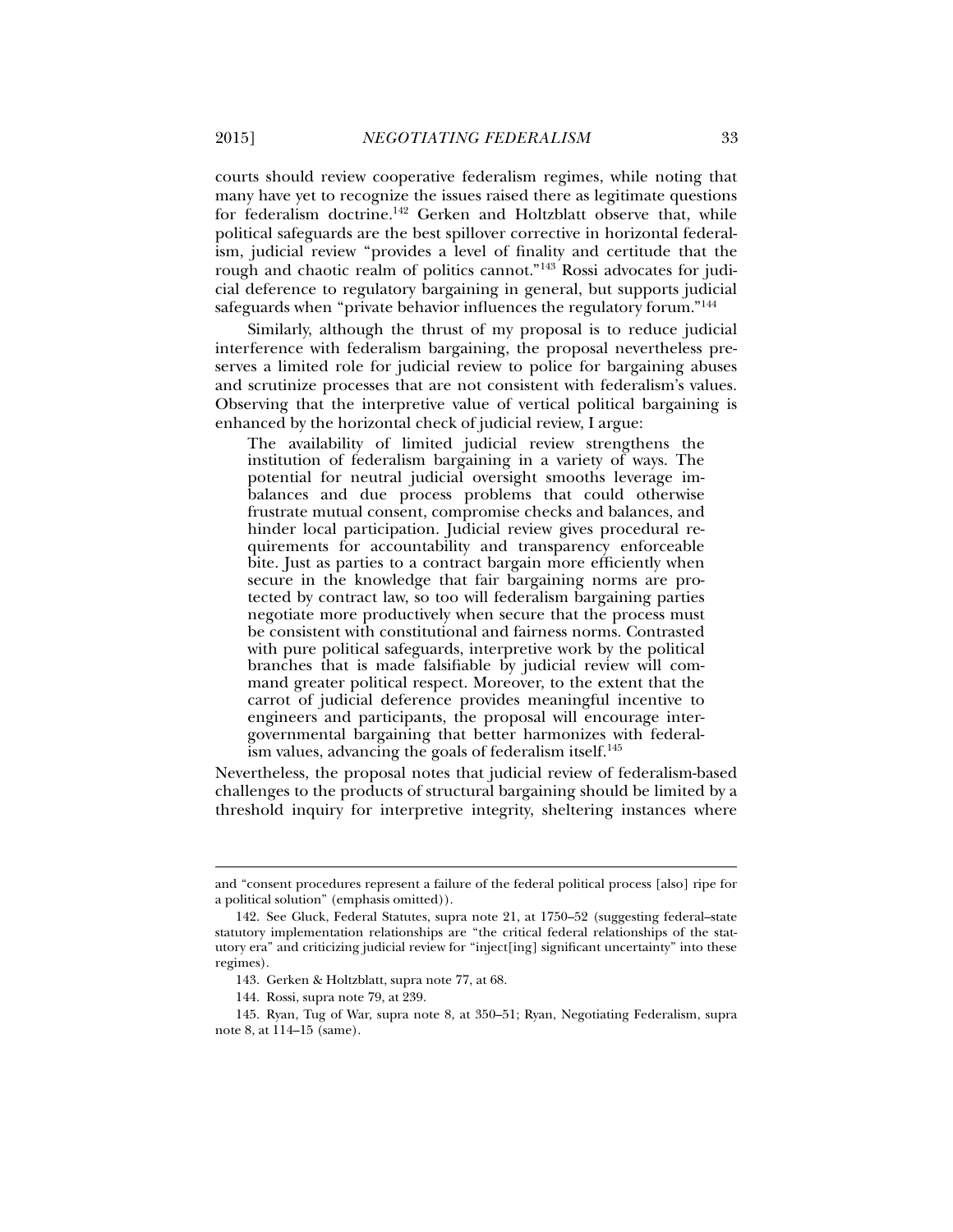the bargaining process itself offers the best realization of federalism values.<sup>146</sup>

Huq is even more protective of judicial deference to political bargaining, concluding that the default rule should be nonjusticiability.147 He argues that courts should treat the products of horizontal bargaining with the same kind of deference they apply to all political action, and for the same reason—judicial recognition of the primacy of elected officials in making political decisions.<sup>148</sup> However, he acknowledges that the unique properties of interbranch bargaining may prevent it from operating as the "well-functioning market" he would prefer, and he recognizes a few categories of foreseeable harms that warrant some kind of oversight. $149$ 

These harms include problems of negative externalities, or circumstances in which bargaining causes substantial third-party impacts,150 and paternalism-warranting "internalities," in which institutional collective-action problems lead to errant decisionmaking in bargaining.151 Indeed, it is the potential for these negative internalities, including the historic tendency of congressional acquiescence to unilateral executive encroachment, that underlies Bradley and Morrison's mistrust and corresponding advocacy for judicial review of political bargaining.152 Huq also recognizes the problems of interbranch asymmetry that may favor the executive branch in intramural bargaining contexts and ack-

 <sup>146.</sup> Ryan, Negotiating Federalism, supra note 8, at 114–15. The proposal further discusses the proposed standard of review:

The reviewing court's first task should be to scrutinize the bargaining process for consistency with the procedural principles of fair bargaining and federalism values. If it passes, then the outcome warrants deference as a legitimate way of determining who gets to decide . . . . Of course, if the threshold inquiry shows that the bargaining process is not consistent with the requisite criteria, then the reviewing court should be free to assess the substance of the negotiated outcome de novo under whatever judicial federalism doctrine is raised. Negotiations that, on balance, violate federalism values should be rejected as interpretive devices . . . . Bargaining that strains the consensual nature of agreement, that excludes relevant stakeholders, or in which participants may not fully understand implicated interests all require more careful scrutiny.

Id.; see also Ryan, Tug of War, supra note 8, at 350–51.

 <sup>147.</sup> Huq, Structural Constitution, supra note 1, at 1683.

 <sup>148.</sup> See id. at 1685 ("Courts should treat the outcomes of such negotiation with at least their traditional measure of deference in recognition of elected actors'  $primary \dots$ ").

 <sup>149.</sup> Id. at 1666.

 <sup>150.</sup> Id. at 1667.

 <sup>151.</sup> Id. at 1669.

 <sup>152.</sup> See Bradley & Morrison, supra note 86, at 448–49 (discussing legislative acquiescence in this context).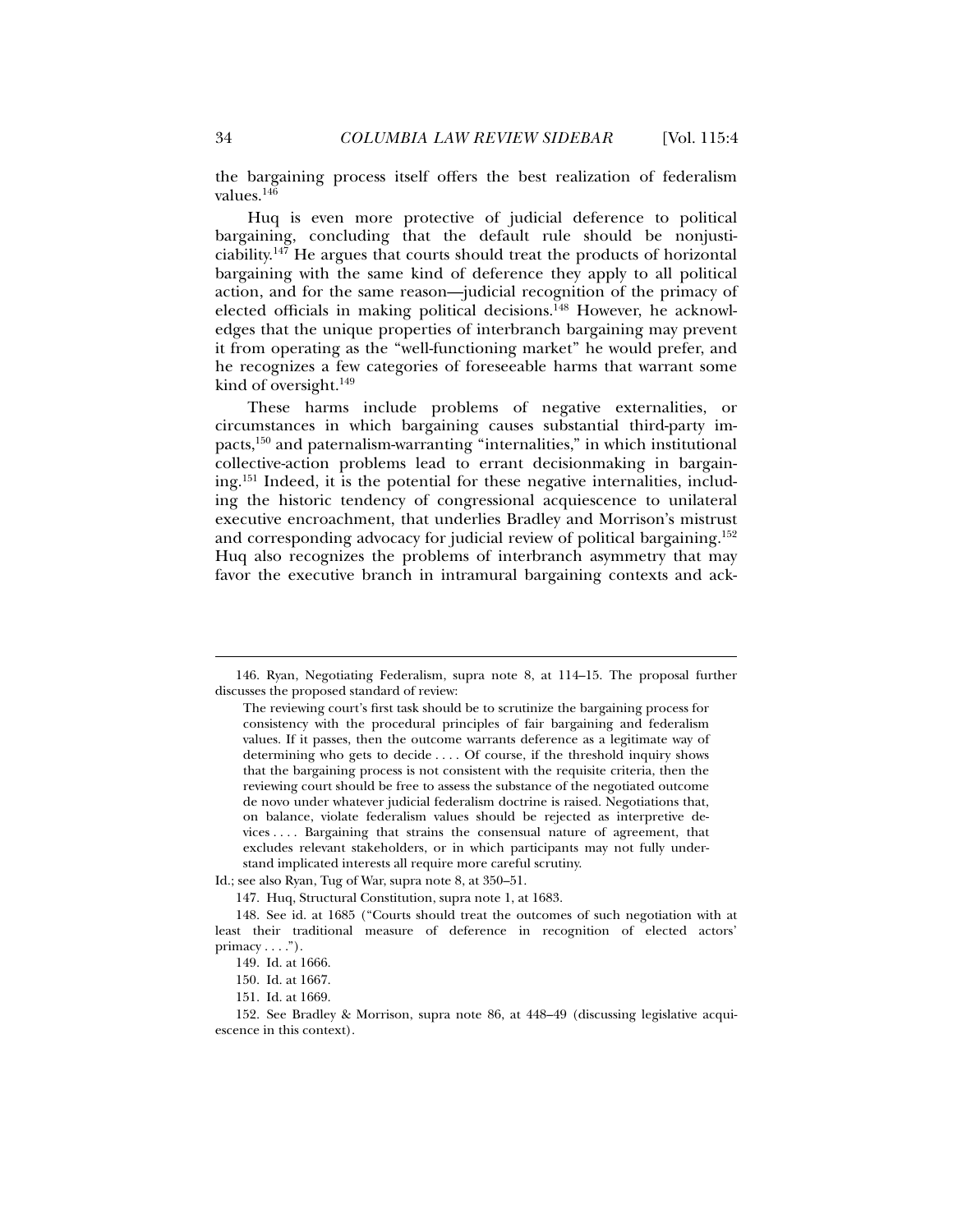nowledges cause to be more suspicious of bargains that reflect inattentive institutional drift (acquiescence) rather than purposeful negotiation.<sup>153</sup>

For that reason, Huq appears resigned to the possibility that the presumption of nonjusticiability may be overcome in extreme circumstances:

At the very least, there is no reason to think that courts should *always* be preferred fora for the resolution of intermural boundary disputes: Courts should treat the outcomes of such negotiation with at least their traditional measure of deference in recognition of elected actors' primacy—as they have done for much of American history. Read aggressively, the arguments presented in this Part suggest that it is elected actors who should bear primary and perhaps sole responsibility for determining when third-party effects or internality-like limitations on an institution's capabilities warrant withdrawal from the wide and pervasive sphere of intermural bargaining.154

He does not present a clear picture of the mechanics for rebutting that presumption, or according to what standards such judicial review should proceed. The omission of more detail here suggests that he may be imagining application of the current judicial separation-of-powers doctrine in these extreme cases, suggesting that his proposal merely operates to increase the threshold for when horizontal branch bargaining becomes subject to review. It would be useful to know more about Huq's thoughts on this. But in the meanwhile, he clearly concludes that "[t]he structural constitution should be negotiated—and not litigated."155

## D. *Points of Divergence*

In addition to these themes of agreement, the negotiated-structuralgovernance literature reveals interesting points of dissensus. Many scholars focus exclusively on vertical or horizontal structural bargaining, and not every argument in one camp applies as forcefully to the other (as Huq, who addresses both, is careful to recognize<sup>156</sup>). Other differences reflect the impacts of diverging theoretical vocabulary more than clear normative disagreement, such as scholars' various appeals to law and economics, negotiation theory, political theory, market theory, minority participation, and other distinctive frames of reference.

However, these diverging frames of reference occasionally lead to important differences in analysis. For example, authors like Huq, Vermeule, and Moncrieff analyze political bargaining by metrics of social

 <sup>153.</sup> See Huq, Structural Constitution, supra note 1, at 1671–73 (acknowledging "skepticism about courts' ability to untangle different motivations and assess the bona fides of any given institutional action").

 <sup>154.</sup> Id. at 1685–86.

 <sup>155.</sup> Id. at 1686.

 <sup>156.</sup> Id. at 1598–99.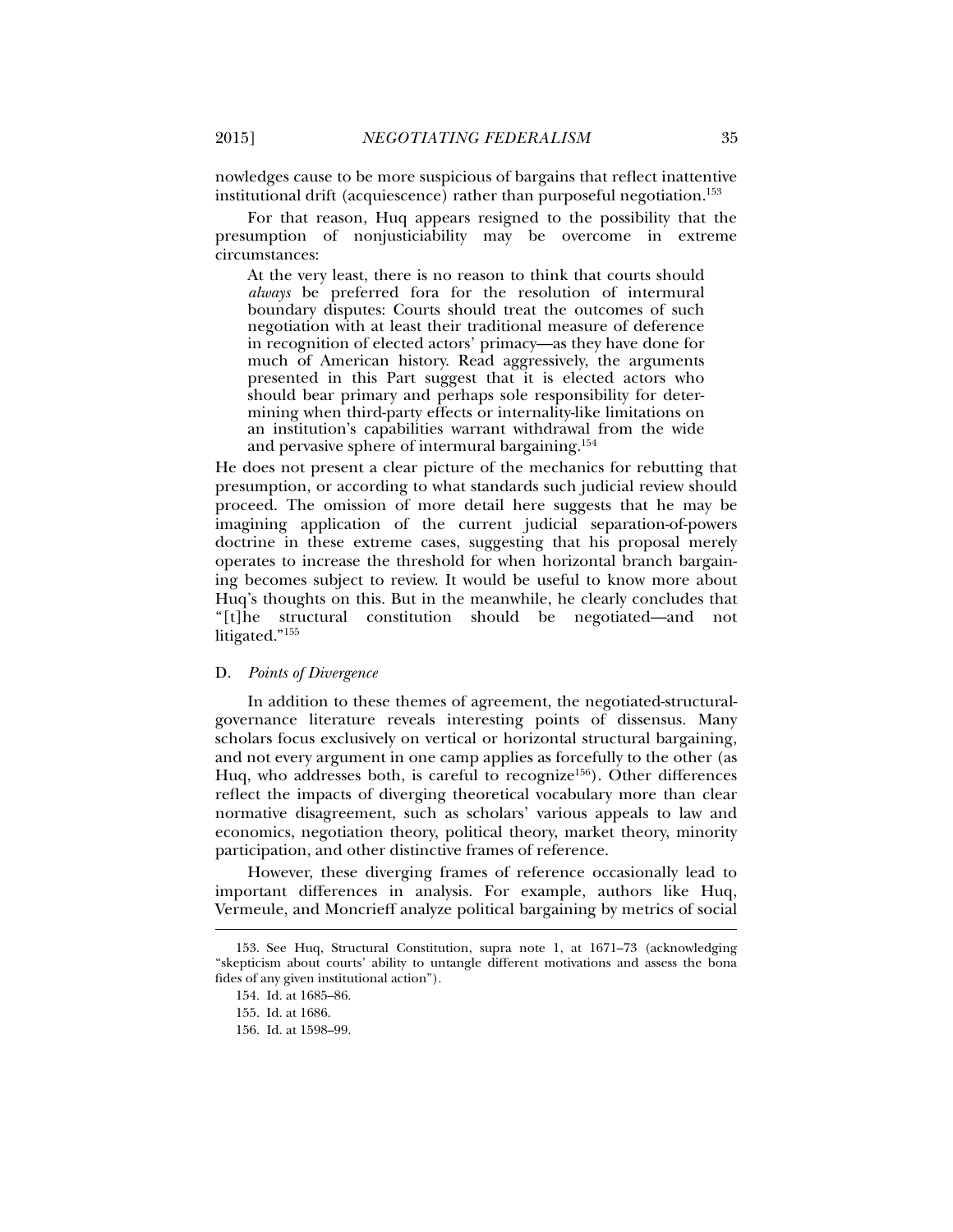utility, measuring various alternatives in terms of their foreseeable costs and benefits. My work does this to some extent as well, but more like the work of Bulman-Pozen, ultimately grounds its support in the relationship between well-crafted bargaining and constitutional good-governance principles. For me, structural bargaining that warrants deference is bargaining that procedurally advances the values of governance that underlie the separation of powers to begin with. Indeed, Huq and I may especially disagree on this particular point, given that I include checks and balances to protect individuals among these principles, and Huq asserts that "there is no necessary linkage between separated powers and liberty."157 Vermeule appears to disagree with Huq on this point as well, though they both write from the perspective of law and economics.158

A related point of dissensus is the different approaches various scholars take toward the question of whether accomplishing good structural governance is a matter of process or principle, or whether we should focus on means or ends. Rodríguez emphasizes the intrinsic value of procedure, noting that she "ultimately believe[s] we can still express proceduralist preferences for decentralized decision-making, regardless of the perspective adopted."159 However, Bulman-Pozen argues that process-federalism scholars have "unmoored federalism from constitutionally fixed spheres of state and federal action" and criticizes them for mistakenly believing "that national political parties and the administrative state [will] preserve autonomous state governance and distinctive state interests."<sup>160</sup>

Nevertheless, taken together, the work in the collection bridges this gap by considering the relationship between process and principle. Gerken frames the issue in terms of the dialectic between the means and ends of structural governance. She considers federalism a means toward a well-functioning democracy, rather than an end in itself.161 Yet my own work explores the functional relationship between process and principle in structural governance. Gerken and I agree that structural governance is a means to the end of a well-functioning democracy, and I argue that, at least in the vertical context, the measure of a well-functioning federalism are the good governance values that we turn to federalism to help us

 <sup>157.</sup> Id. at 1667 n.382.

 <sup>158.</sup> Cf. Vermeule, Invisible Hand, supra note 34, at 1428 ("There is no systematic reason to think that this sort of bargaining will produce efficient outcomes . . . or other benefits such as the protection of liberty.").

 <sup>159.</sup> Rodríguez, supra note 74, at 2099.

 <sup>160.</sup> Bulman-Pozen, From Sovereignty and Process, supra note 71, at 1928, 1932.

 <sup>161.</sup> See Gerken, Federalism and Nationalism, supra note 25 (manuscript at 27) (arguing work of new nationalists "suggest[] that the relationship between means and ends isn't as clean or as linear as many have assumed").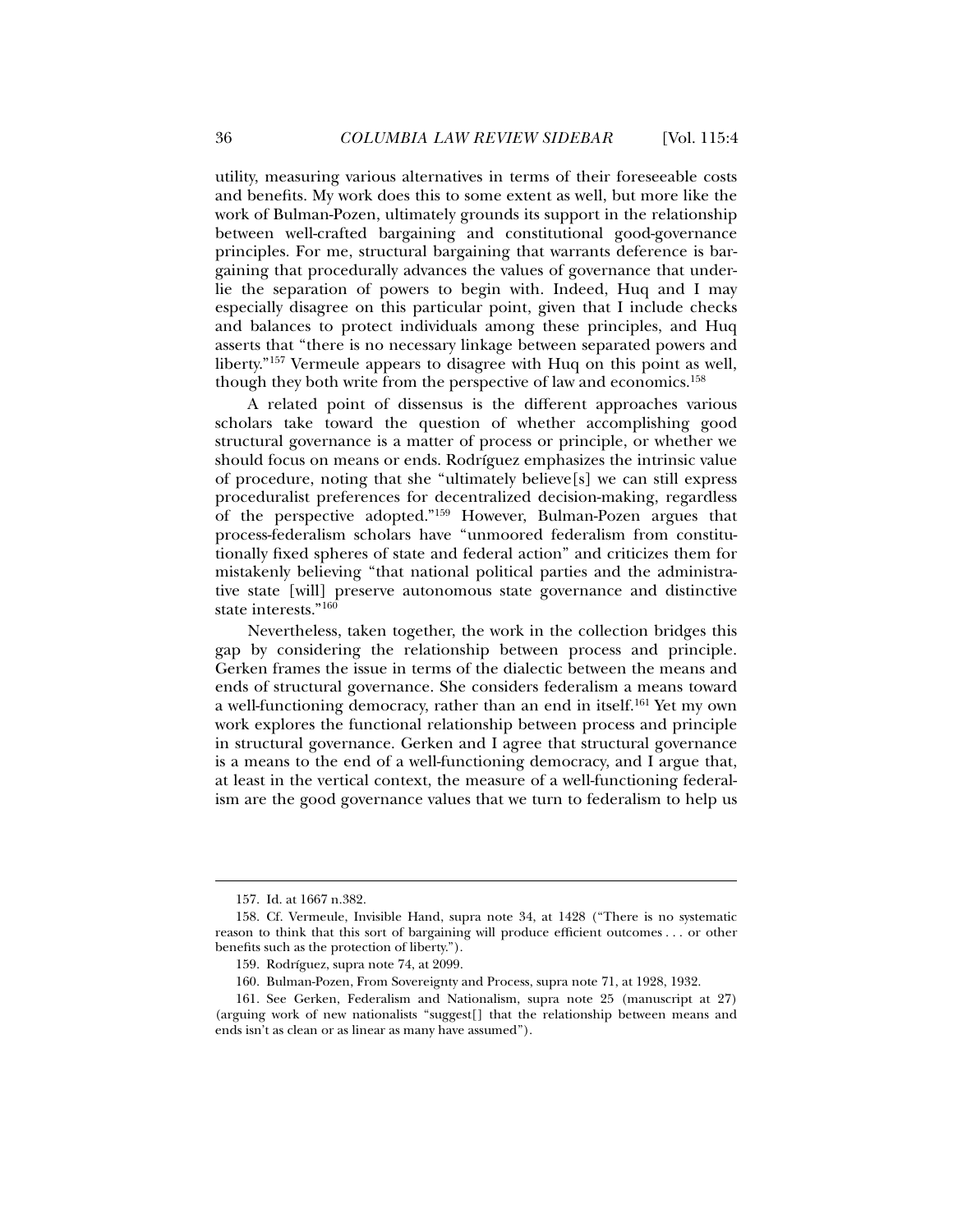l

accomplish. Which are, themselves, procedural values.162 Process and principle are thus inextricably intertwined. The means and ends are one.

#### **CONCLUSION**

The new literature on negotiated structural governance reveals important points of convergence and divergence, some of them departing markedly from the scholarship on which it develops. Themes include the inevitability of political bargaining as a means of allocating contested authority, the potential desirability of political bargaining as an alternative to judicial allocation, and the potential for limited judicial review for extreme bargaining abuses. Differences among scholars include the varying frameworks of analysis they apply, the diverging metrics by which they evaluate the worthiness of political bargaining, and their conceptions of structural-governance bargaining in relationship to constitutional processes and principles.

Core questions remain that warrant additional scrutiny in the next iteration of the discourse, especially in the horizontal interbranch context. For example, Huq advocates for nonjusticiable bargaining, while (grudgingly) allowing for the possibility of judicial review in some cases. But according to what standard should judicial review of interbranch bargaining be withheld or granted?163 If limited judicial review is allowed, how should the doctrine of standing function in that context? In both the vertical and horizontal contexts, who should and should not be entitled to litigate separation-of-powers harms? How can the courts guard against the "disgruntled defector" problem that Huq warns of?<sup>164</sup>

In particular, more research is needed to assess the fascinating significance of the fact that federalism bargaining has garnered more acceptance than interbranch bargaining. As Professor Huq observes, the Court's horizontal separation-of-powers jurisprudence is "spackled with inalienability rules that formalistically limit the forms of permissible interbranch bargaining."165 He argues that horizontal bargaining should be allowed to proceed more like vertical bargaining. Indeed, vertical bargaining is also constrained by important judicial precedent (like the anticommandeering and spending power doctrines), but it nevertheless continues to a much larger extent. Prompted by Huq's initial foray, it will be valuable to further consider why vertical-federalism bargaining outpaces horizontal interbranch bargaining, and whether they should proceed on equal footing. Are the structural constitutional entitlements

 <sup>162.</sup> See supra note 129 and accompanying text (discussing procedural content of fundamental federalism values).

 <sup>163.</sup> Cf. Ryan, Tug of War, supra note 8, at 349–53 (articulating standard of review for vertical-federalism bargaining); Ryan, Negotiating Federalism, supra note 8, at 113–18 (same).

 <sup>164.</sup> See supra note 122 and accompanying text.

 <sup>165.</sup> Huq, Structural Constitution, supra note 1, at 1645.